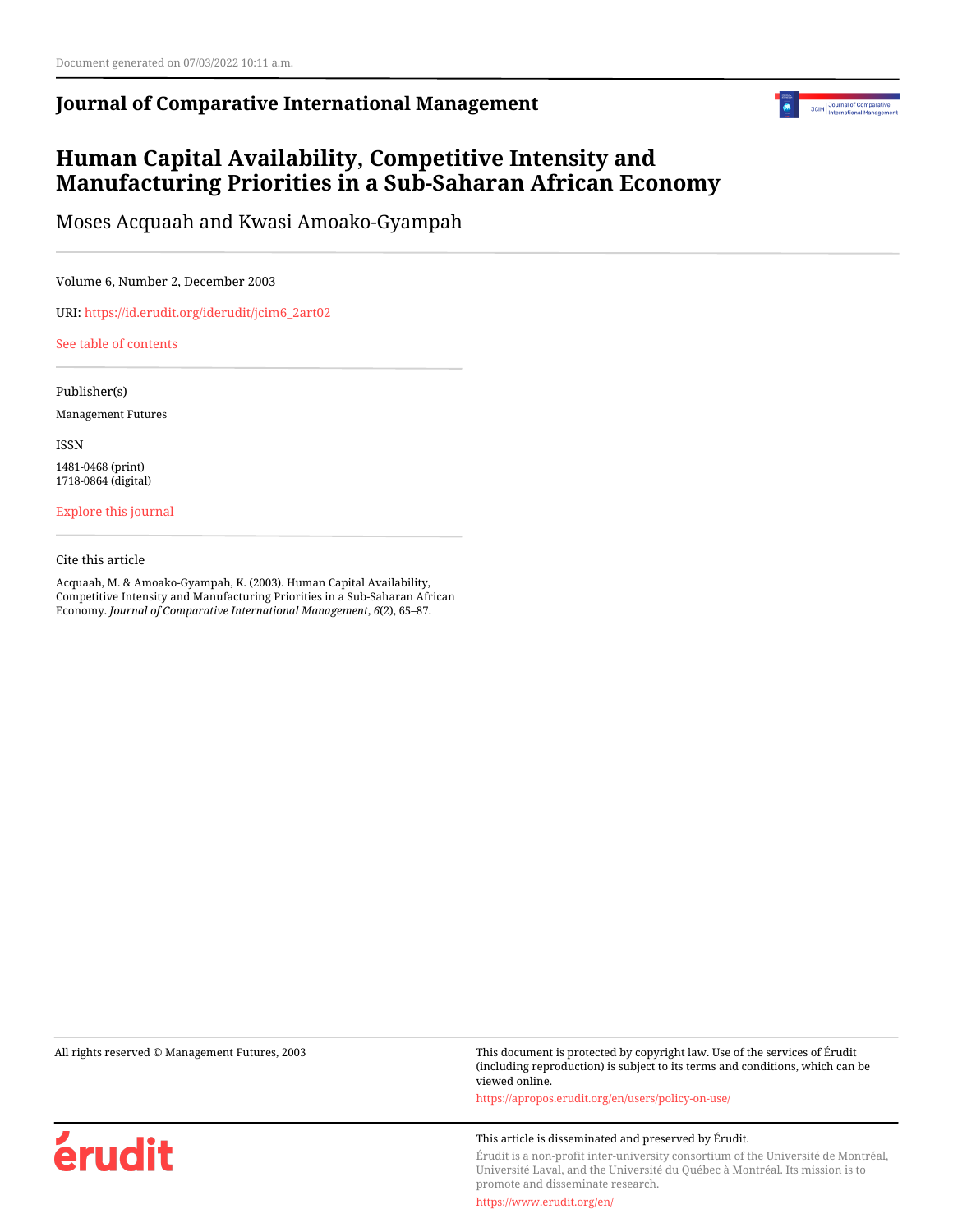# **Human Capital Availability, Competitive Intensity and Manufacturing Priorities in a Sub-Saharan African Economy**

*By*

*Moses Acquaah\*\* and Kwasi Amoako-Gyampah University of North Carolina at Greensboro, USA*

*Several studies have been done on the relationships between human resources management (HRM) practices and manufacturing activities. However, most of these studies have been confined to well-developed economies where the focus of HRM practices is mostly on the investment in human capital to facilitate the use of advanced manufacturing technology. In less developed economies, the primary HRM concern is attracting and retaining skilled, knowledgeable and experienced labor. In this study, we examine the relationships between human capital availability, competitive intensity and their interactive effects on manufacturing priorities in a Sub-Saharan African economy — Ghana. We found that competitive intensity is an important determinant of the emphasis firms plan to place on manufacturing priorities (low-cost, quality, flexibility, and delivery). However, human capital availability affects the emphasis firms plan to place on low-cost and delivery. Furthermore, competitive intensity moderates the relationship between human capital availability and the emphasis that firms plan to place on the manufacturing priorities of low-cost and quality.*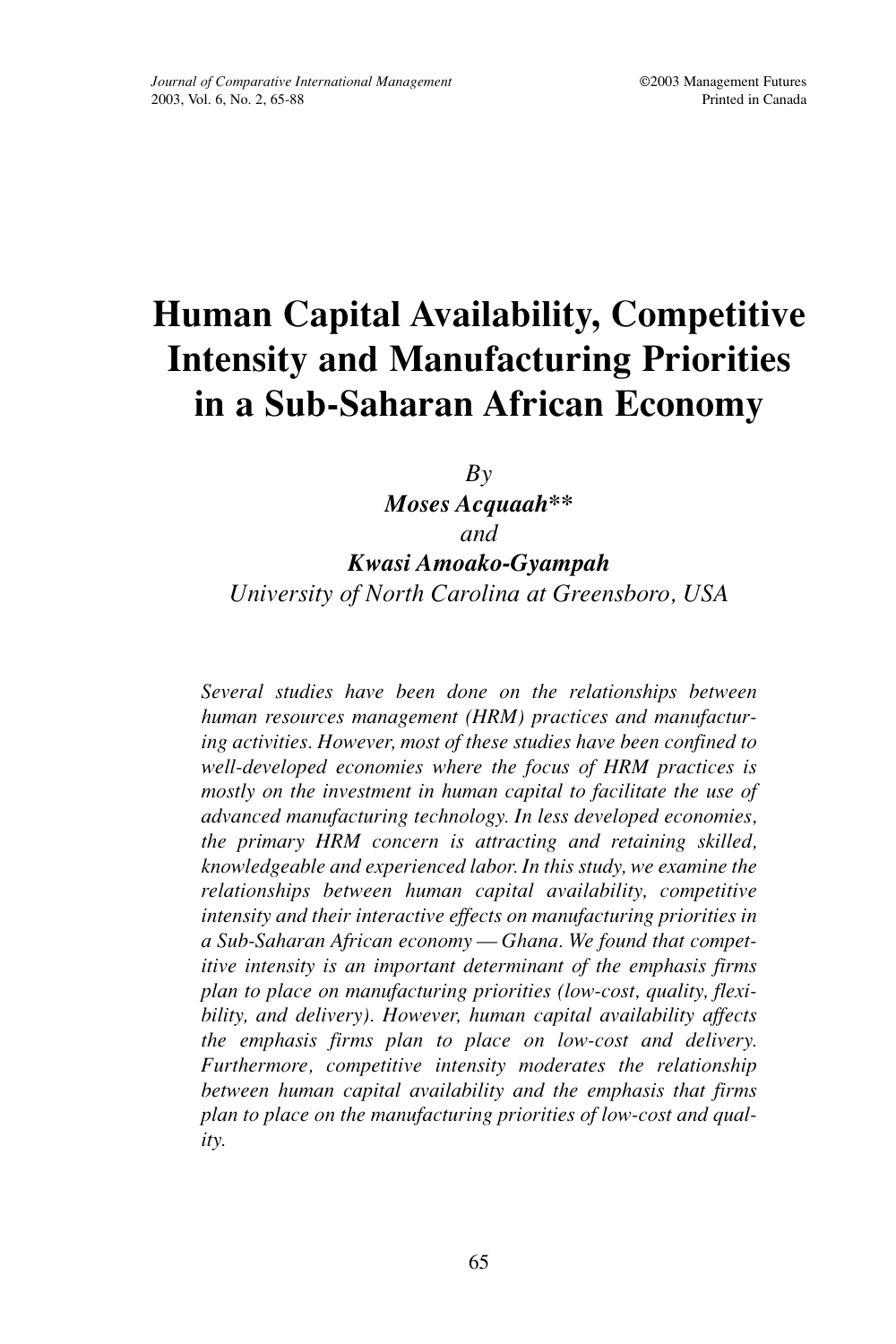# **INTRODUCTION**

Researchers studying manufacturing issues have often focused on the link between business-level strategies and the key capabilities or competitive priorities, which define a firm's manufacturing performance. One aspect of this relationship that has been studied is the impact of human resource management (HRM) practices on manufacturing performance. HRM practices generally consist of a comprehensive set of employee recruitment and selection procedures; incentive compensation and performance management policies; and extensive employee training, participation and involvement in decision making (Becker and Gerhart, 1996). Arthur (1994), Corbett and Harrison (1992), and MacDuffie (1995) provide evidence to show that HRM practices improve manufacturing performance because they involve the upgrading of employee skills and knowledge bases to meet the changing demands of advanced manufacturing technology. However, this is for the most part appropriate in manufacturing environments where there is readily available human capital that firms can build upon through training and development initiatives (Lepak and Snell, 1999).

In most emerging economies, manufacturing firms do not have the requisite human capital and are struggling to attract and/or keep their skilled, knowledgeable and experienced employees for their productive activities. This makes the availability of human capital a more pressing issue in those areas of the world than the use of HRM practices. By human capital we mean the knowledge, skills and expertise embodied in the labor force that is available within a firm and/or the relevant labor market. This study seeks to understand how manufacturing managers' perceptions of human capital availability affect their manufacturing priorities. Manufacturing priorities refer to the emphasis that firms place on achieving low cost, producing high quality outputs, maintaining delivery dependability and ensuring flexibility in their manufacturing activities so as to achieve competitive advantage.

In Sub-Saharan Africa, many governments have introduced and embarked on the implementation of structural adjustment programs (with the assistance of the International Monetary Fund (IMF) and/or the World Bank). These programs are designed to promote manufacturing productivity growth, international competitiveness, and economic development. The backbone of the structural changes has been the privatization of state-owned enterprises and the liberalization of these economies through the removal of price controls, the removal of government subsidies to local manufacturers, the reduction of tariffs on imports, et cetera. While the privatization and economic liberalization programs have made it easier to obtain needed raw materials and inputs for production, it has also affected manufacturing activities more than other activities in these economies by influencing the level of competition, the availability of human capital, the level of wages, and the prices of local and imported inputs (Amoako-Gyampah & Boye, 2001; Steel & Webster, 1992). Thus, knowing the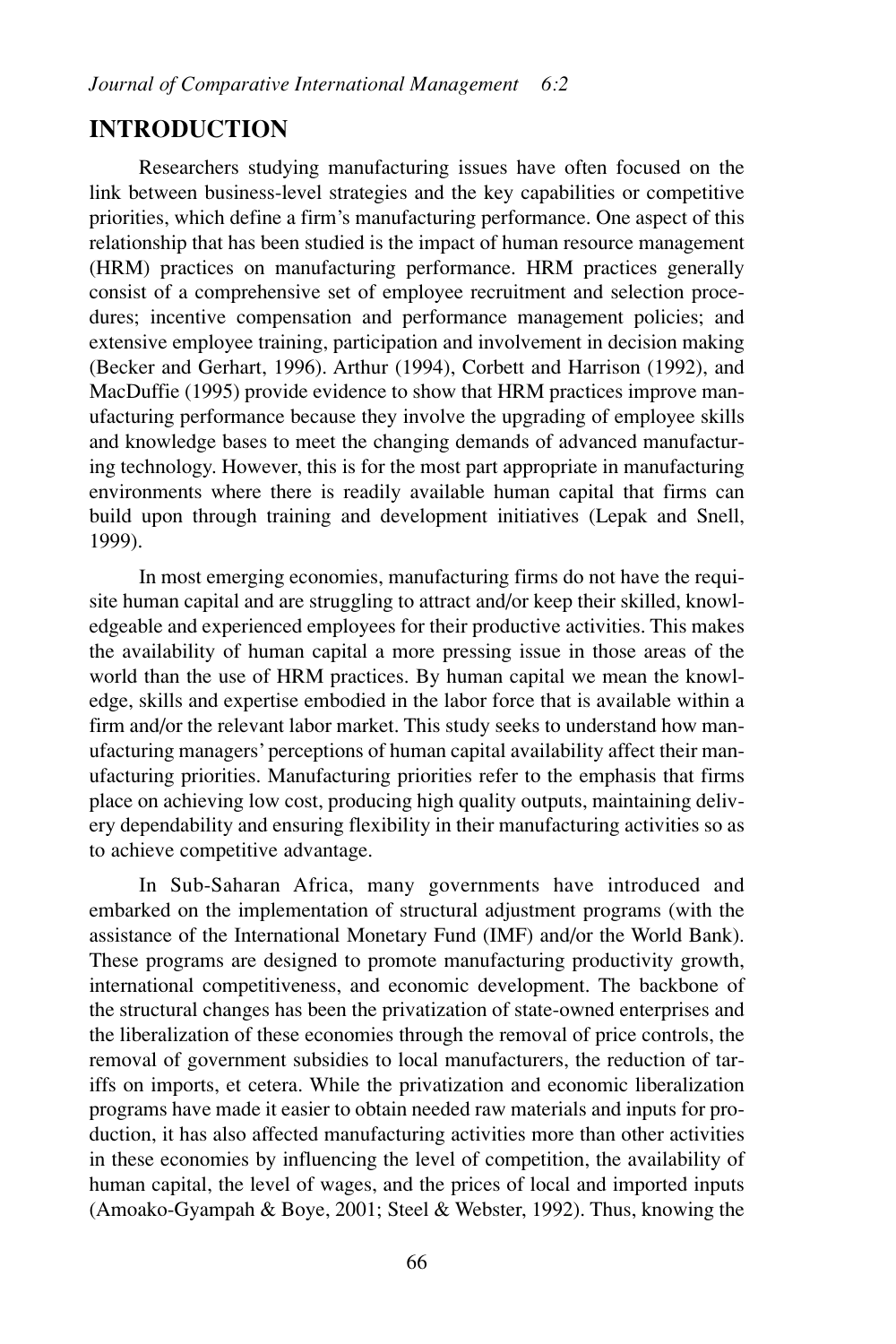human capital available to a firm and how it affects the firm's competitive priorities helps the firm develop appropriate strategies so as to obtain the maximum value from its manufacturing function. It enables a firm to understand the role that human capital can play as the firm develops manufacturing capabilities in the face of changing business environmental conditions.

This paper extends the existing research on the HRM-manufacturing function link by examining the effect of human capital availability, and competitive intensity on the manufacturing priorities of firms in Ghana. We also explore the extent to which competitive intensity moderates the relationship between human capital availability and manufacturing priorities. We argue that managerial perceptions about the human capital available to manufacturing firms and the intensity of competition in the environment in which they operate will influence their manufacturing priorities. Furthermore, the effect of human capital availability on manufacturing priorities will depend on the intensity of competition in the firm's environment. While several countries in Sub-Saharan Africa have adopted privatization and economic liberalization policies, Ghana's pace has been faster than most of them, making it an interesting laboratory in which to study the role of human capital and competition in the behavior of manufacturing firms (Leechor, 1994). Furthermore, Ghana may provide evidence of what to expect in Sub-Saharan African economies as they embrace market reforms and economic liberalization with regard to the effect that human capital and competition might have on manufacturing activities. The study will contribute to the literature by presenting evidence from an oftenneglected region in management research. Findings from a different economic environment will enhance the generalizability of existing concepts and theories on the role of human capital in manufacturing activities.

#### **THE MANUFACTURING ENVIRONMENT IN GHANA**

Ghana, in 1957, became the first Sub-Saharan African country to achieve political independence from colonial rule. Compared to other Sub-Saharan African countries, Ghana was endowed with rich natural resources and skilled labor during independence. Immediately after independence, Ghana pursued an inward-oriented state-directed industrialization policy to modernize its economy. These policies were pursued because Ghana, at that time, lacked a strong domestic entrepreneurial know-how and did not want to depend on foreign investment for development (Appiah-Adu, 1998). However, inefficiencies in the management of the state-owned manufacturing enterprises led to huge excess capacity. Firms became dependent on the government for subsidies and/or protection to survive.

Political instability and economic mismanagement from the mid 1960's to the early 1980's led to the deterioration of the economy, which adversely affected the manufacturing sector through the scarcity of foreign exchange to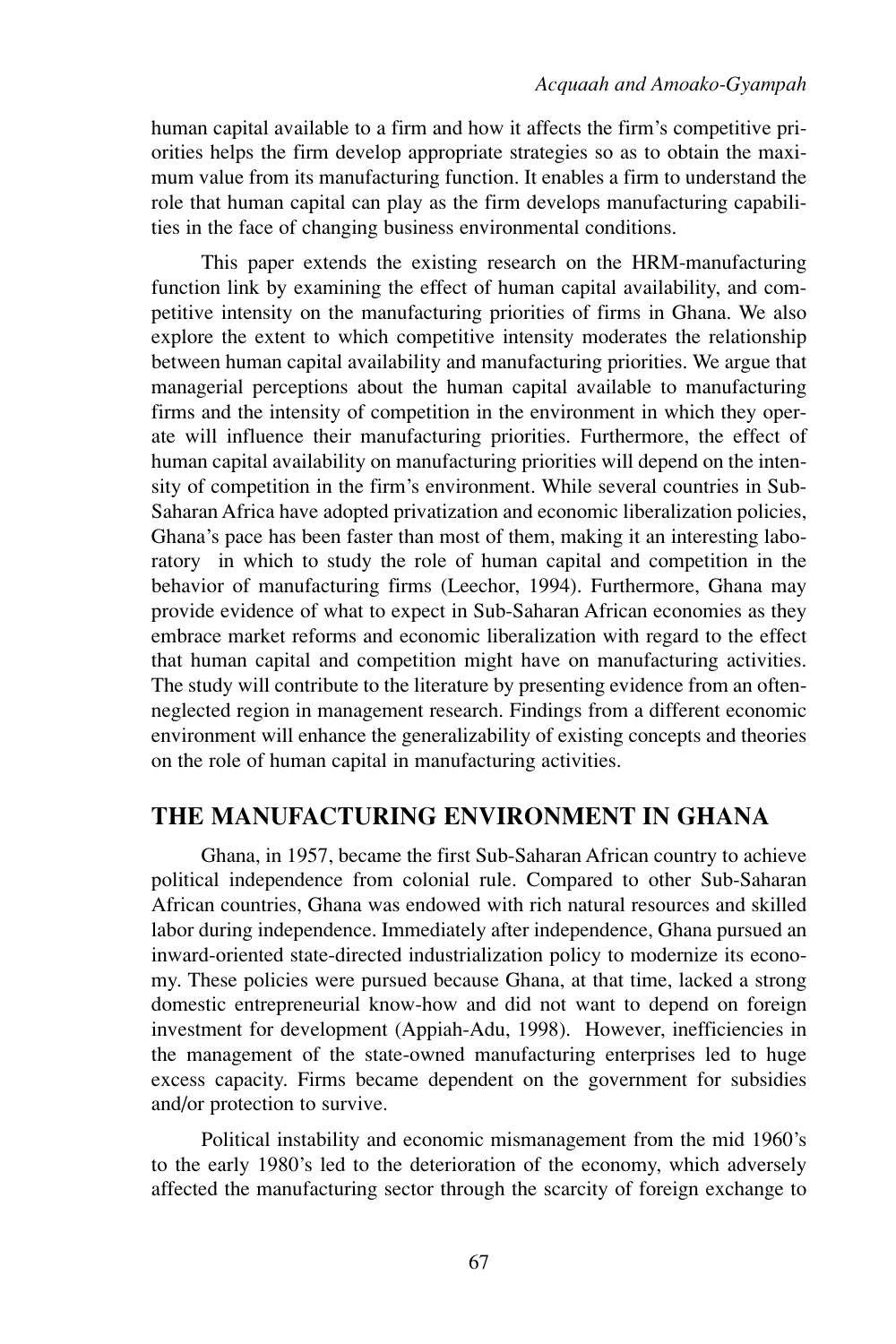obtain the needed raw materials and the exodus of skilled labor to foreign countries (Republic of Ghana, 1989). In order to turn around the economic crises, the government started implementing the International Monetary Fund (IMF) and the World Bank's led structural adjustment program (SAP) in 1983 so as to promote productivity growth, private sector development and economic growth. The contents of SAP include: monetary and banking reforms to improve access to capital; privatization of unprofitable state-owned enterprises; removal of import controls and foreign exchange restrictions; and removal of price controls and local production subsidies (Debrah, 2002).

The SAP also led to the emergence of a deregulated labor market in Ghana. This is because the flexibility in the labor markets of the United States and other Western advanced economies has been recognized as one of the major reasons for the high growth rates they have been enjoying (Michie  $\&$ Sheehan-Quinn, 2001). The structural changes in the Ghanaian economy have ushered in a recovery, which has earned the country an emerging market economy status by the International Finance Corporation (IFC) (1999). Although the manufacturing sector grew by 3.7% in 2001, its share of real gross domestic product (GDP) has remained constant at about 9.1% since 1996 (Institute of Statistical Social and Economic Research (ISSER), 2002). Manufacturing firms are becoming more customer- and competitor-focused by improving quality, relationships with customers and suppliers, and distribution and delivery of their products. These strategic initiatives are being undertaken so as to reduce operating cost, increase demand, and to deal with heightened competition from the domestic market and imports from abroad.

The economic liberalization policies have made it easier for manufacturing firms to obtain raw materials and inputs for productive activities, but it has also promoted increased competition both in the business environment and the skilled labor market. The on-going removal of the labor market rigidities has further increased the competition for human capital in the manufacturing sector. This has made it difficult for most manufacturing firms to recruit the needed technically-skilled employees. In addition, skilled employee turnover has increased to the point where employment-hopping to obtain better remuneration has become common. An examination of the skill level of registered employment seekers in the manufacturing sector in Ghana indicates that "the best source of employment opportunity for them is the micro and small industrial enterprises" (ISSER, 2002, p. 125). The above analysis of the manufacturing environment in Ghana implies that the structural changes in the Ghanaian economy have affected manufacturing activities by intensifying the nature of competition in the business environment and the ability to obtain and retain the necessary human capital needed for production.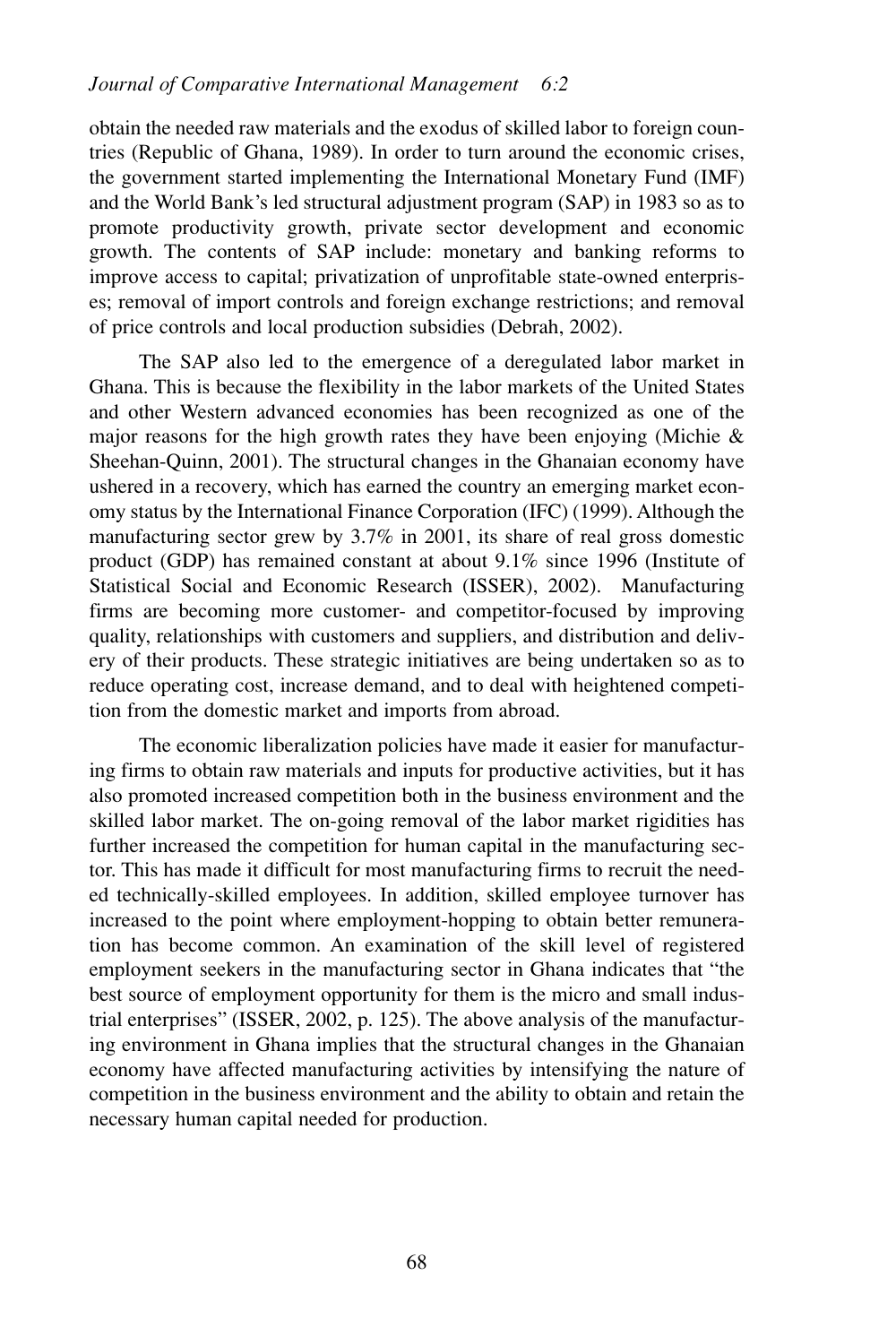# **THEORY AND HYPOTHESES**

#### **Theoretical Background**

Organizational researchers have long contended that human capital is a critical capability that is used for value creation in most firms (e.g., Pfeffer, 1994; Snell and Dean, 1992). Human capital theory is predicated on the fact that employees possess skills, expertise, and knowledge that can be used to create economic value for the firm. A firm's human capital base can be expressed in terms of the stock of knowledge, skills and experiences (especially, the level of education and training) embodied in its employees (Becker, 1993). It can also be expressed through the flow of knowledge, skills and experiences that are acquired when firms implement HRM practices (Snell & Dean, 1992; Delaney & Huselid, 1996). Firms therefore build their human capital base by designing programs to attract and retain talented and high-skilled employees who would enable them to fulfill their strategic needs. For instance, Pfeffer (1994) has argued that firms who want to be successful in the present global business environment must make the appropriate human resource investments to acquire and develop employees who possess higher quality skills and capabilities than their rivals. Furthermore, firms invest in human capital building activities that allow them to increase productivity and future returns (Youndt, Snell, Dean & Lepak, 1996). The human capital of a firm is therefore the knowledge, skills and expertise embodied in its employees that can be used to manufacture products of superior value to customers, and thus improve the overall performance of the firm. In this paper we focus on how the human capital available within a firm and in the labor market affects the ability of Ghanaian firms to implement manufacturing priorities and thus achieve competitive advantage.

Empirically, most of the studies that have been conducted to examine the effect of human capital on organizational outcomes have focused on the role of HRM practices. These HRM practices, which involve the investment and development of human capital, have been found to significantly affect both firm performance (e.g., Applebaum, Bailey, Berg & Kalleberg, 2000; Batt, 2002; Delaney & Huselid, 1996; Huselid, Jackson & Schuler, 1997; Koch & McGrath, 1996; Youndt *et al*., 1996); and manufacturing performance (e.g., Arthur, 1992, 1994; Corbett & Harrison, 1992; Ichniowski, Kochan, Levine, Olson & Strauss, 1996; MacDuffie, 1995). However, most of these studies have been conducted in advanced western economies, especially the United States.

Recent studies focusing on the stock of human capital have shown that human capital significantly impacts firm outcomes. Pennings, Lee and Van Witteloostuijn (1998) demonstrated that the firm-specific knowledge, skills and experiences embodied in the pool of Dutch professional accountants had a negative effect on firm dissolution. Focusing on law firms in the United States, Hitt, Bierman, Shimizu and Kochhar (2001), found that the knowledge base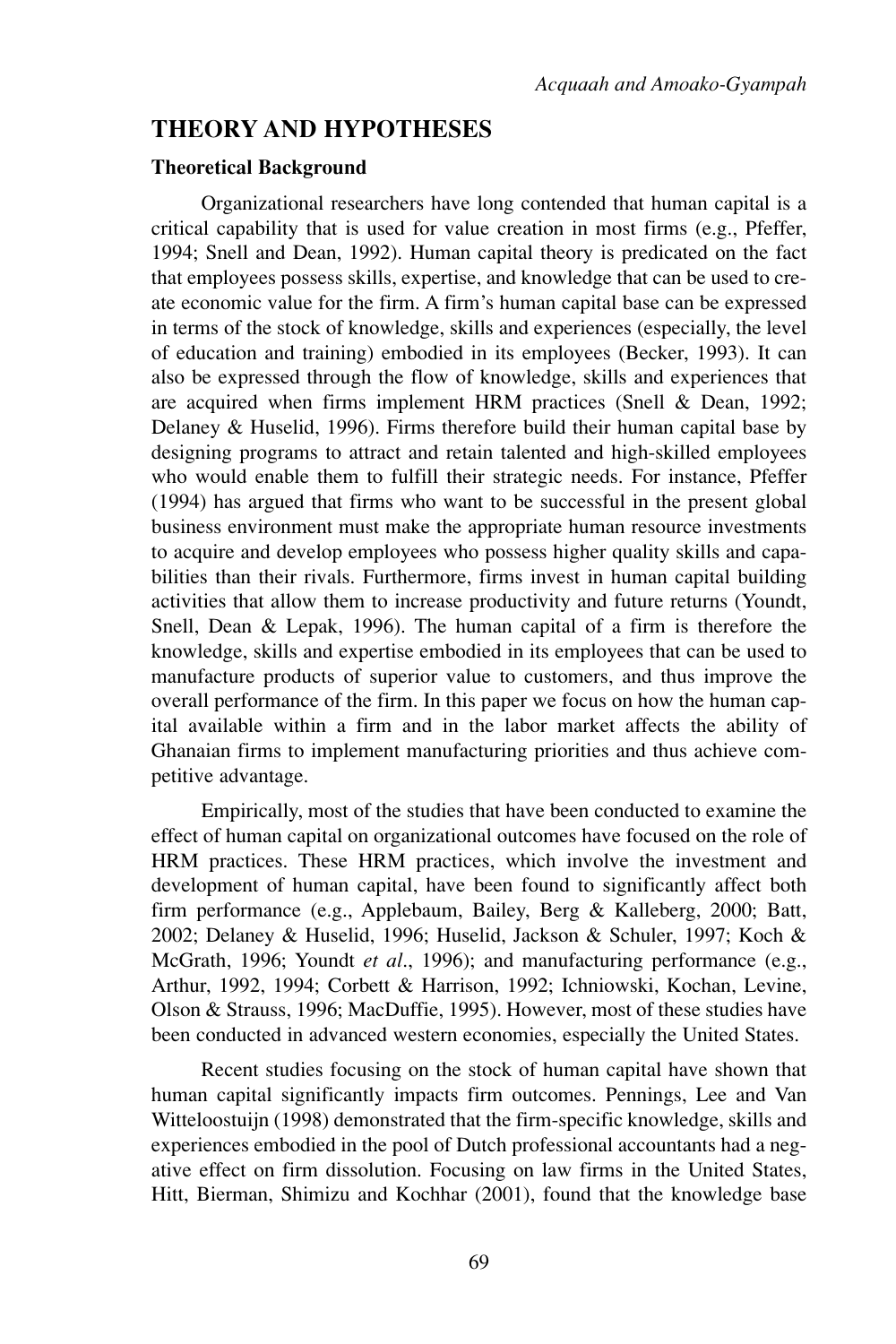(and experiences) embodied in the partners of law firms is negatively related to the return on sales initially, but turns positive with higher levels of human capital. They also found that human capital enabled the firms to implement service and geographic diversification strategies that led to an increase in performance. These studies indicate that the human capital available to a firm does not only create value but can also be used to facilitate the development and implementation of strategies that generate competitive advantages. Similarly, we argue that human capital availability will influence the manufacturing priorities that firms develop.

In emerging economies, researchers conducting empirical studies on human capital have also focused on the effects of HRM practices on firm performance. However, the empirical studies are few and they have been limited to the newly industrialized countries of Southeastern Asia (e.g., Bae & Lawler, 2000; Fields, Chan & Akhtar, 2000; Huang, 1998; Lee & Chee, 1996; Lee & Miller, 1999; Khatri, 2000) and Eastern Europe (e.g., Fey, Bjorkman & Pavlovskaya, 2000). In general, these studies have also shown that HRM practices designed to develop the skill and knowledge bases of employees have value to firms. Our study extends current literature by focusing on a Sub-Sahara African country and also by examining the effects of human capital availability on manufacturing priorities as opposed to the impact of HRM practices on firm performance.

#### **Hypotheses**

In Ghana and other Sub-Saharan African countries manufacturing firms face two types of problems with regard to human capital availability. Firms often lack employees with the necessary technical expertise, knowledge base and other skills needed to achieve manufacturing excellence. In addition, most firms find it difficult to attract and retain skilled, knowledgeable and experienced employees for their manufacturing activities. Unless manufacturing firms are able to retain such employees, they would not be able to effectively implement HRM practices so as to build on the human capital available within their companies. The ability to retain human capital is particularly important in Ghana and other Sub-Saharan African countries because of the serious shortage of a skilled, knowledgeable and experienced workforce despite the large pool of unemployed labor (ISSER, 2002). As a result, having the requisite human capital for productive activities would enable manufacturing firms to emphasize manufacturing priorities such as increasing efficiency, improving quality, increasing delivery speed and reliability and creating flexible production processes.

Hayes, Wheelwright, and Clark (1988) have espoused the importance of human capital in improving manufacturing performance. According to Hayes et al. (1988), superior manufacturing performance is dependent on the capabilities embedded in a firm's human capital. Good management principles, manufac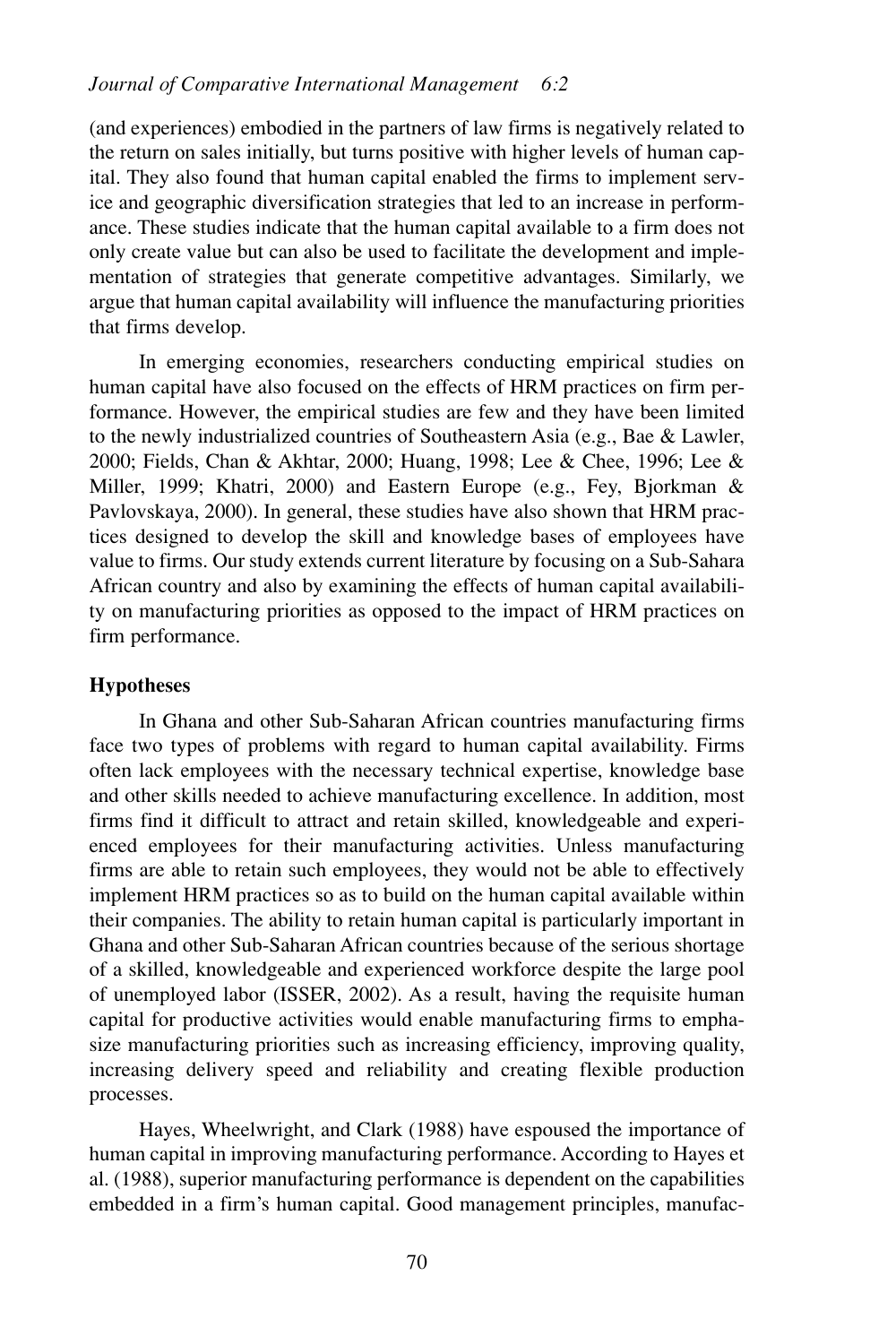turing systems, and technology play an essential role in manufacturing firms, but the capabilities that create a competitive advantage come from a firm's human capital. When employees possess the skills, expertise and knowledge required for the manufacturing function, they are more likely to help the firm increase its productivity and performance. Snell and Dean (1992) have shown that the successful implementation of integrated manufacturing practices (i.e., advanced manufacturing technologies, just-in-time inventory control, and total quality management) depends on the level of skill and knowledge of employees. Schroeder, Bates and Junttila (2002), have also shown that the embedded skills and expertise in manufacturing employees drive a firm's proprietary processes and equipment to improve manufacturing performance.

The availability of human capital in the labor market will also influence the manufacturing priorities that firms emphasize or plan to emphasize. This is because the ability to attract and retain human capital will be affected by the availability of human capital in the labor market. When human capital is in relatively short supply individuals who have the needed skills will possess some monopoly power (Becker & Murphy, 1992). Thus, in developing priorities around the manufacturing function, a firm will be expected to consider among other things, the available human capital. A firm is not likely to emphasize a priority that is heavily dependent on human capital if it is not assured of the availability of that human capital. We hypothesize that within the Ghanaian manufacturing environment:

#### *Hypothesis 1: Human capital availability will be positively related to the emphasis that firms plan to place on manufacturing priorities.*

The competitive environment created by market reforms and economic liberalization can also affect the strategic priorities of manufacturing firms. Firms will need to adapt to the changes in their competitive environment in order to achieve and maintain competitive advantage. The economic transformation in Ghana and other developing countries brought about by the privatization of state-owned enterprises and economic liberalization leads to an increase in competition in one's own industry (Corbett & Harrison, 1992; ISSER, 2002; Toulan, 2002). The increase in competition is due to several forces, which include an increase in the size and number of firms operating within an industry, an increase in the rate of technological change and its diffusion throughout that industry, and changes in government regulations or policy (such as tariff reductions, ease of exchange rate restrictions, quality standards, etc.) (Mia and Clarke, 1999).

The increase in market competition in Ghana creates the need for firms to adopt proactive strategies to increase manufacturing efficiency, flexibility and the delivery of consistent high quality products. This is because the lack of competition generated a situation where firms which had been operating without any market-imposed discipline developed a level of comfortable inefficien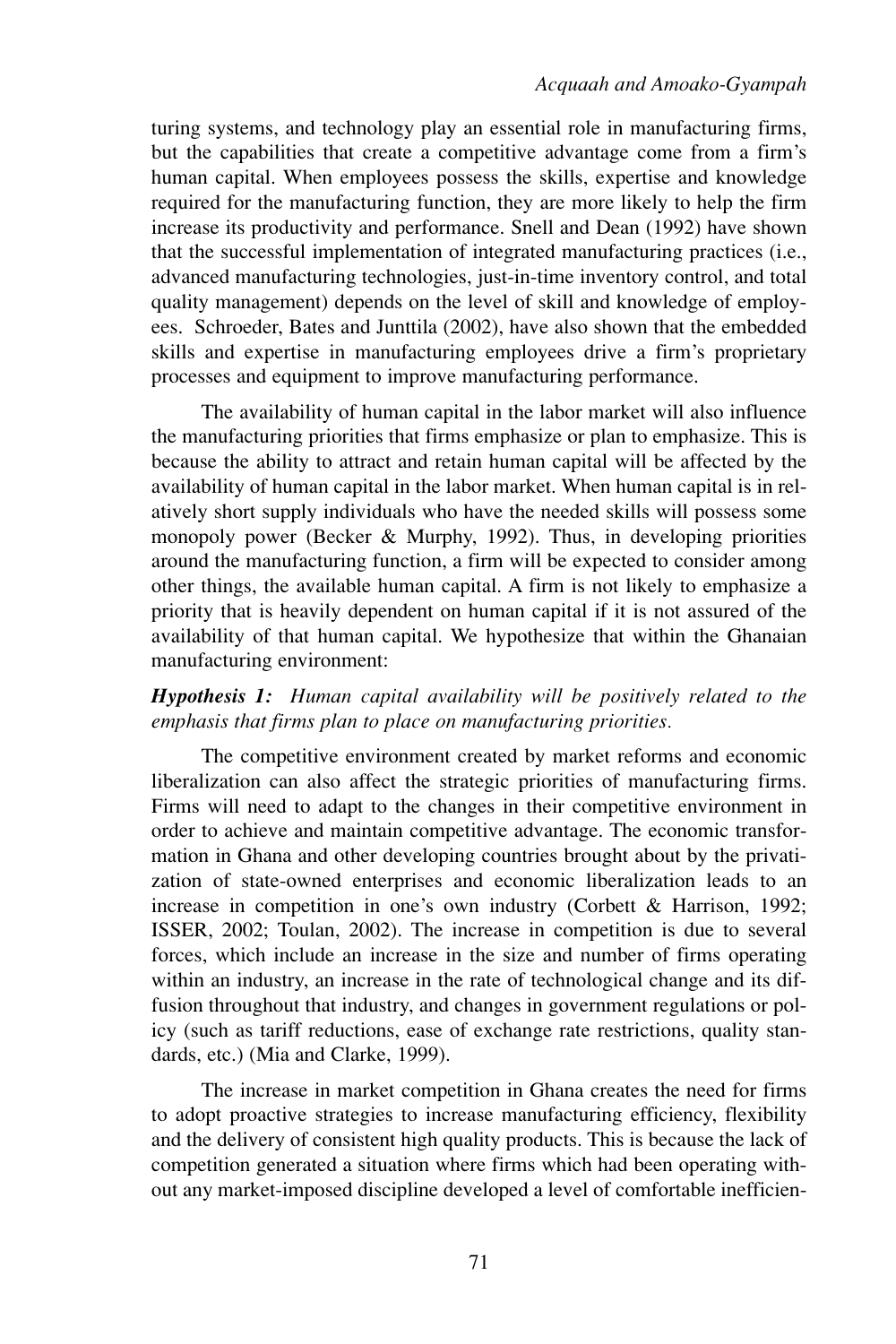cy (Foster, 1992) in their manufacturing operations. Grosse and Yanes (1998) further argue that because of lack of effective competition in less developed economies, even firms that are privately owned continue to behave like monopolies, which stifles management effort and creativity. Consequently, if a firm faces increasing competition in its industry and the firm does not craft and implement strategies that would enable it to embrace technological change, or monitor issues relating to costs, or develop delivery and customer service capabilities, its performance is likely to deteriorate. Thus, the greater the competition in a firm's industry, the more a firm must be sensitive to both technological developments and the needs of customers.

An increase in competition forces manufacturing firms to develop manufacturing capabilities that enable them to embrace changes in manufacturing systems to increase efficiency, productivity, and offer superior value to the customer. Anecdotal evidence from Australia indicated that as competition increased in many industries as a result of the privatization of state-owned enterprises and deregulation of the economy, the performance of many companies in these industries increased (Mia and Clarke, 1999). Thus, we hypothesize that:

#### *Hypothesis 2: Competitive intensity will be positively related to the emphasis firms plan to place on manufacturing priorities.*

The intensity of competition created as a result of structural and economic liberalization policies would also influence the impact of human capital availability on manufacturing priorities of firms. The more a firm perceives that an increase in competition from other firms is a threat to attracting and/or retaining human capital, the lesser the value it may place on the contribution of human capital in facilitating the implementation of its manufacturing priorities. For instance, Buchholtz, Ribbens, and Houle (2003), state that the value of human capital to a firm is related to its availability in the relevant labor market. Moreover, Miller and Shamsie (1996) argue that knowledge-based resources (e.g., human capital) are very critical in achieving competitive advantage in uncertain environments. Due to the shortage of human capital in the manufacturing sector, an increase in competition creates uncertainty about the level of commitment of the available human capital to a firm. The deregulation of the labor market creates an environment which allows human capital to shop around, making it easier to obtain higher salaries from other firms. Thus, in this research we argue that an increase in competition in the business environment would negatively impact the human capital of a firm by increasing the probability of turnover as rival firms vie for the limited number of available human capital. Although, some of the human capital who leave the firm could be replaced, the cost of replacement in the form of developing their firm-specific skills can be enormous and outside the reach of many firms. Thus, when the level of competition is high firms are likely to de-emphasize the role that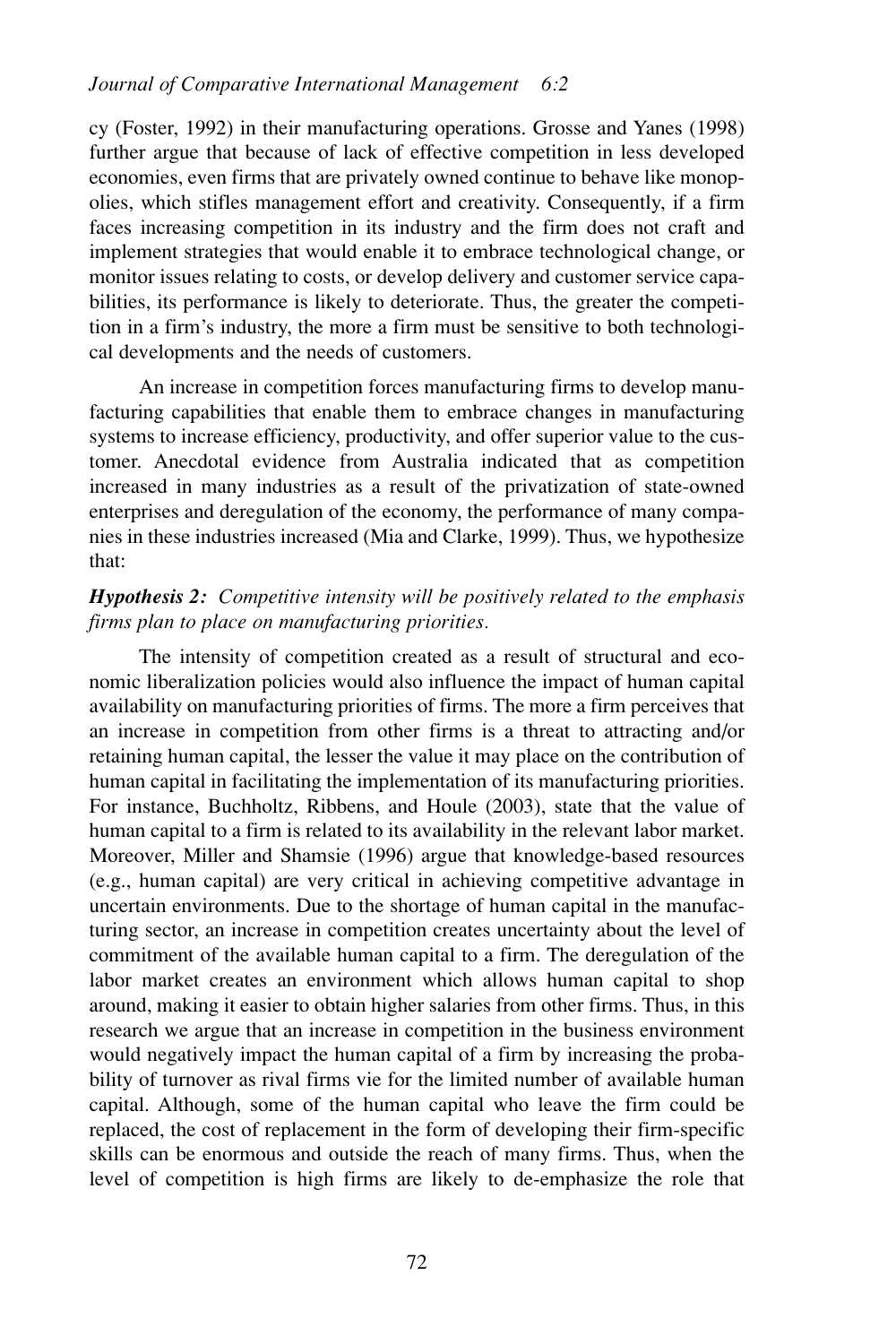human capital plays when deciding on manufacturing priorities. We state our hypothesis formally as:

*Hypothesis 3: Competitive intensity will negatively moderate the relationship between human capital availability and the emphasis that firms plan to place on manufacturing priorities.*

# **METHODOLOGY**

Data for the study are from a personally administered questionnaire survey of manufacturing firms in Ghana. We used the membership directory of the Association of Ghana Industries (AGI) in identifying potential firms for the study. AGI maintains a directory of the most significant manufacturing firms in the country. At the time of the study, the directory had about 100 companies. After initial screening some of the firms were found to be inappropriate for the current study and the list was pared down to 78 firms. Surveys were then given to these 78 manufacturing firms. The target respondent was the production manager or its equivalent in the company. A production manager is a high level official within a manufacturing firm in Ghana. The equivalent role in a manufacturing firm in the United States would be the vice president of manufacturing or operations. After several follow-up visits spanning a period of three months, we received a total of 61 surveys yielding a useable response of 58 fully completed surveys. The useable response rate of 74% is highly favorable compared to previous research in the area (for example, 37% for Appiah-Adu, (1998)). The sample size of 58 also compares favorably with sample sizes used in previous studies on manufacturing strategy (Swamidass and Newell, 1987; Ward, Leong & Boyer, 1994). The sample comprised of firms operating in six industries broadly classified as building and wood products, chemicals and allied products, food and kindred products, metals and allied products, printing, and textiles and allied products.

#### **Measurement of Variables**

The variables in the research are operationalized using multi-item scales that are intended to capture the underlying theoretical constructs. All the scale items were adapted from the previously validated instrument developed by Ward, Duray, Leong and Sum (1995) and subsequently used by others (e.g. Badri, Davis & Davis, 2000). Our measures for manufacturing priorities and competitive intensity are the same as those used by other researchers (e.g., Amoako-Gyampah & Boye, 2001; Kathuria, 2000; Schroeder, Bates & Juntilla, 2002). Five point Likert-type scales were used for all the measures in the study. These measures were chosen because they are among the most commonly used items for assessing manufacturing priorities and competitive intensity in the manufacturing literature. The measures are attached as Appendix 1. For each variable, we present the reliability estimate calculated using Cronbach's alpha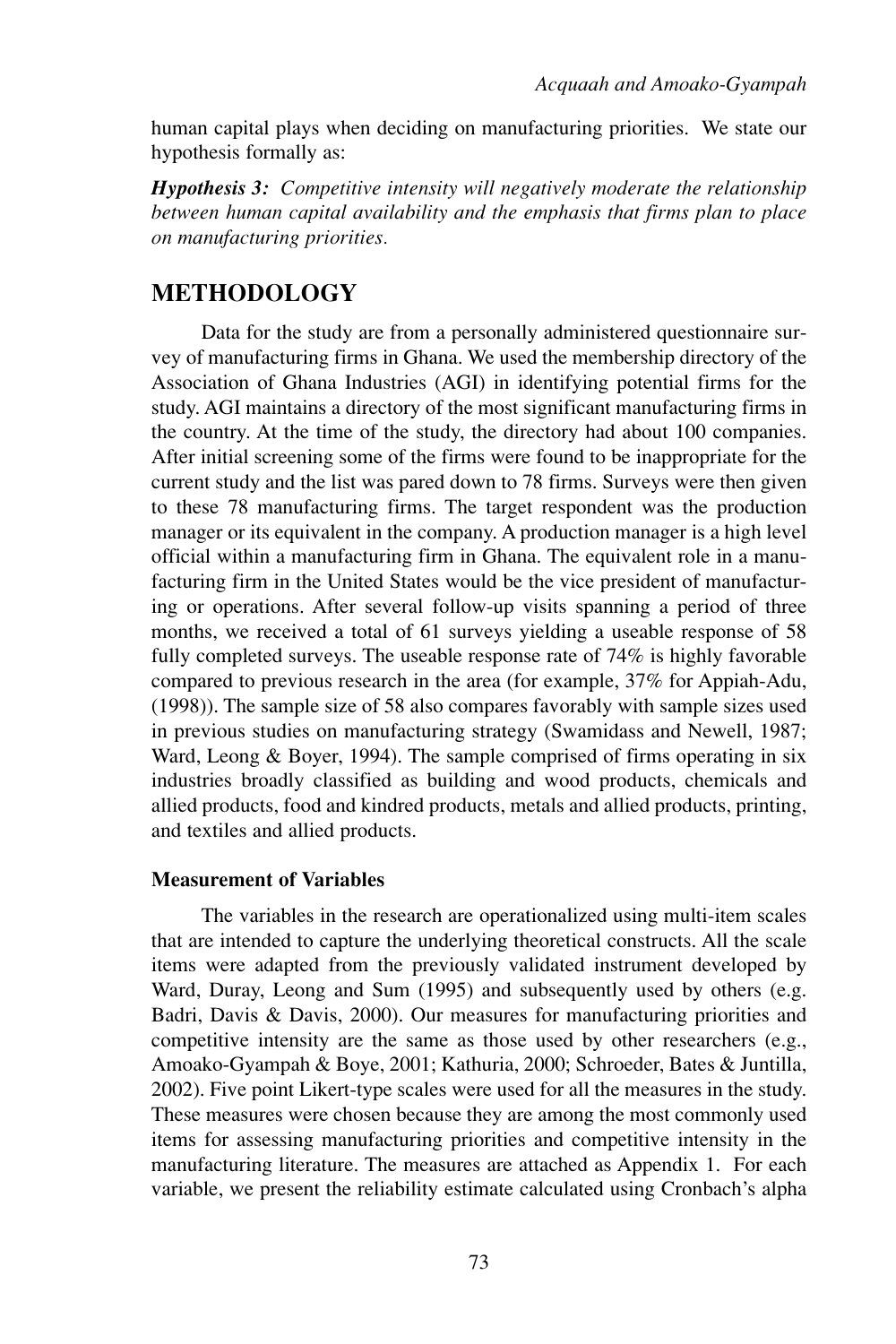and describe how it was measured. The reliability estimates are shown in parentheses.

*Human Capital Availability* ( $\alpha$  = 0.82). Five items were used to measure perceptions about human capital availability within the firm and its industry. These items deal with the extent to which they were concerned with the shortage of technicians, skilled production and other related workers, managerial and administrative staff, clerical and related workers.

*Competitive Intensity* ( $\alpha = 0.52$ ). Competitive intensity was assessed using seven items, which are intended to measure the impact of competition on the business environment of a firm. The items deal with the extent to which they were concerned with increasing competition in local and foreign markets, declining demand in local and foreign markets, declining profits margins, increasing quality standards, and finding reliable suppliers. Although the Cronbach alpha for this measure appears to be relatively low, the 0.52 is considered acceptable for exploratory research (Nunnally & Bernstein, 1994).

*Manufacturing Priorities.* Manufacturing priorities describe the capabilities that firms develop around the manufacturing function so as to accomplish their competitive objectives. The production managers were asked to assess the extent to which their firms plan to emphasize the four manufacturing priorities of low-cost, quality, flexibility, and delivery1. Measuring manufacturing priorities in this manner is consistent with practice in the operations management literature (e.g. Kathuria 2000; Hayes & Wheelwright, 1984; Ward *et al*., 1995). *Low-cost* ( $\alpha$  = 0.69) captures the importance of efficiency and cost minimization and was measured using four items dealing with minimizing unit costs, material costs, overhead costs, and inventory levels. *Quality* ( $\alpha$  = 0.61) was measured using five items dealing with reducing defect rates, improving product performance and reliability, improving vendor quality, implementing quality control circles, and obtaining ISO 9000 certification. *Flexibility* (α = 0.79) was measured using four items dealing with reducing manufacturing lead-time, procurement lead-time, new product development cycle, and setup and/or changeover time. *Delivery* ( $\alpha = 0.72$ ) was measured using four items, which assesses increasing delivery reliability and delivery speed, and improving presale service and technical support, and after sales service.

*Control Variables.* To facilitate the generalizability of our findings across different industries and firm sizes as well as other environmental effects several variables were included as controls. The control variables were the number of employees, investment in fixed assets, ownership structure, business costs, and industry characteristics. The number of employees and the investments in fixed assets were used to control for the effect of size. Larger firms are often assumed to have more resources and possess the ability to better deal with increased competition and uncertainties in the marketplace. Firms with 100 or more employees were considered large (coded = 1) while firms with less than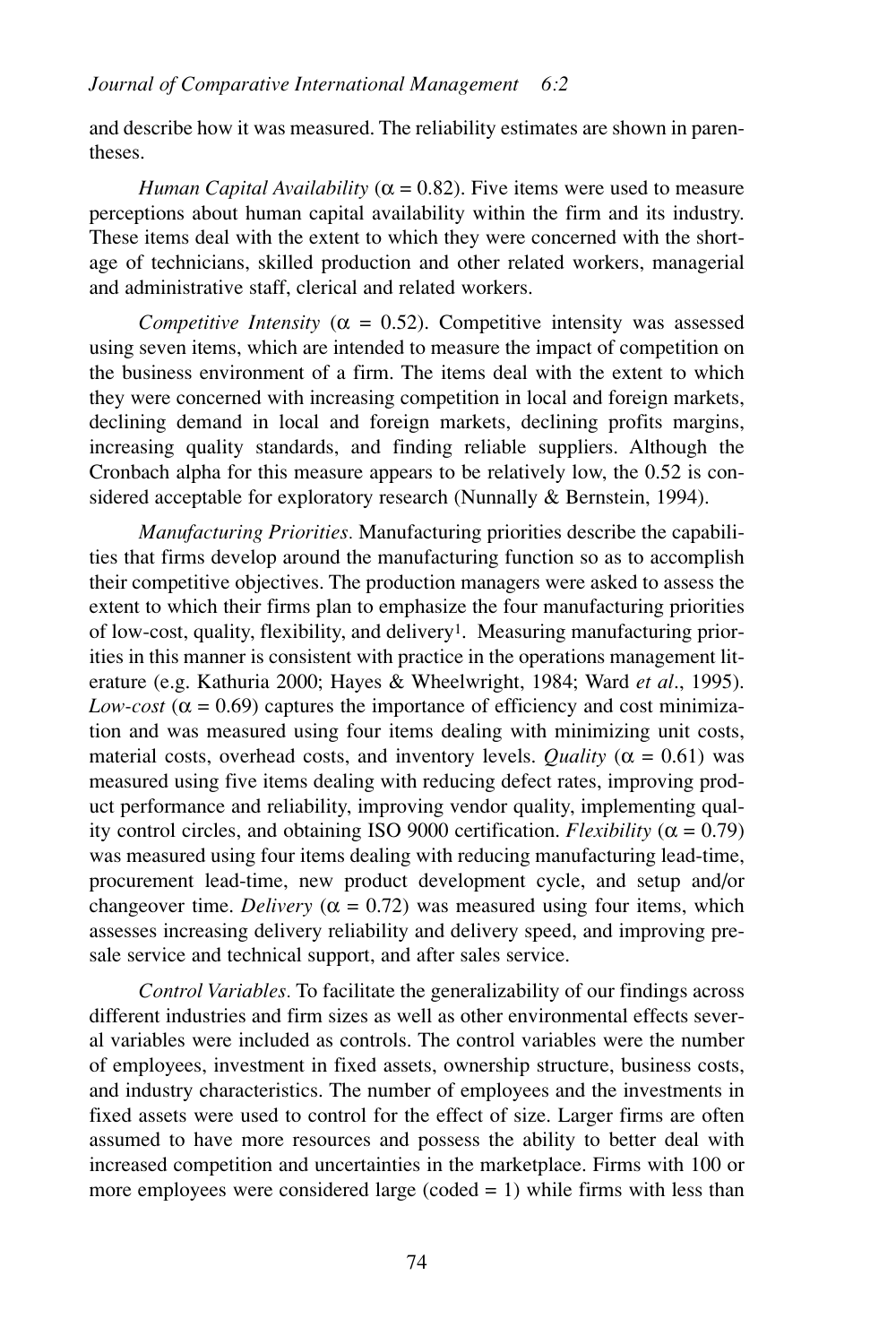100 employees were considered small (coded  $= 0$ ). Investment in fixed assets was measured in millions of Ghanaian Cedis (at the time of the study one US dollar was equivalent to 2300 Ghanaian Cedis). Firm ownership was defined as a dummy variable to distinguish the effect of joint venture firms (coded  $= 1$ ) from wholly owned local firms (coded = 0). A business cost variable ( $\alpha$  = 0.71) was included to assess the cost of doing business in Ghana. It was measured with eight items dealing with the extent to which the respondents were concerned about the rising costs of labor, materials, transportation, telecommunications, utilities, health care, rental costs, and the strength of the local currency. Industry characteristics were included to control for the potential industry effects such as the level of technology usage, demand cycles, etc. in the six industries.

#### **Analytical Approach**

Our basic hypotheses posit that the emphasis on manufacturing priorities will be a function of the availability of human capital, the competitive intensity and the interaction between human capital availability and competitive intensity. To tests these hypotheses, a hierarchical multiple regression model with an interaction term was used to better depict the variance explained by the different sets of predictor variables. The general model that was used to examine the hypotheses is as follows:

*Manufacturing Priorities (Low-cost, Quality, Flexibility, Delivery)* =  $+\beta_0$ *+*β*1Business Costs +*β*2Number of Employees +*β*3Fixed Assets +*β*4Ownership +*β*5Industry +*β*6Human Capital Availability +*β*7Competitive Intensity +*β*8Human Capital Availability x Competitive Intensity + Error* 

To minimize the potential problem of multicollinearity between the interaction term and its constituent variables (human capital availability and competitive intensity), we created the interaction terms by centering the competitive intensity and human capital availability variables. The centering was done by taking away the respective mean from each value as suggested by Aiken and West (1991), and Neter, Kutner, Nachtsheim and Wasserman (1996). Table 1 presents the descriptive statistics and the correlation matrix of the main variables in our study. The correlations among the variables in Table 1 are generally low indicating the absence of multicollinearity. The only exception is the correlation between the two variables, which were used to measure firm size (number of employees and fixed assets) with a correlation coefficient of 0.57. Further diagnostics of the collinearity among the variables using variance inflation factors (VIF's) indicated very low VIF's for all the variables. Because each of the VIF's is less than 10, there is little reason to suspect multicollinearity in the model (Frees, 1996; Neter *et al*., 1996).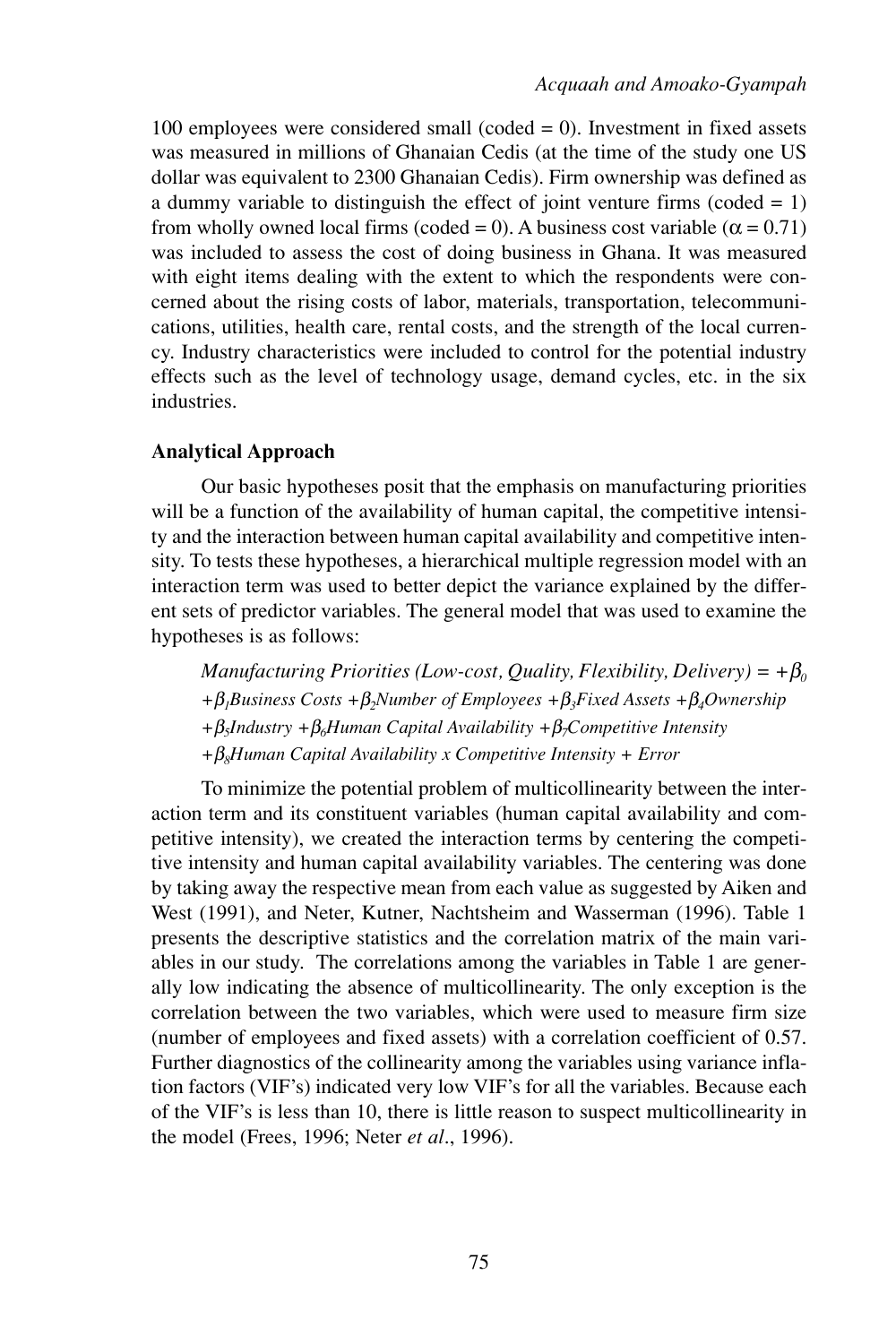|                                                                                                                      |                    |                     |         |              |         | Descriptive Statistics and Correlations <sup>a</sup> |         |           |                |      |           |
|----------------------------------------------------------------------------------------------------------------------|--------------------|---------------------|---------|--------------|---------|------------------------------------------------------|---------|-----------|----------------|------|-----------|
| Variables                                                                                                            | Mean <sup>b</sup>  | S.D.                |         | $\mathbf{c}$ | m       | 4                                                    | In,     | $\bullet$ | $\overline{ }$ | ∞    | $\bullet$ |
| 1. Cost                                                                                                              | 3.88               | 0.78                | 0.69    |              |         |                                                      |         |           |                |      |           |
| 2. Quality                                                                                                           | 3.83               | 0.69                | 0.48    | 0.61         |         |                                                      |         |           |                |      |           |
| 3. Flexibility                                                                                                       | 3.51               | 0.90                | 0.34    | 0.52         | 0.79    |                                                      |         |           |                |      |           |
| 4. Delivery                                                                                                          | 4.05               | 0.79                | 0.56    | 0.38         | 0.26    | 0.72                                                 |         |           |                |      |           |
| 5. Human Capital Availability c                                                                                      | $2.44$<br>$(0.00)$ | (679)               | 0.18    | 0.12         | 0.15    | 0.33                                                 | 0.82    |           |                |      |           |
| 6. Competitive Intensity c                                                                                           | $3.16$<br>$(0.00)$ | $\frac{0.60}{0.60}$ | 0.47    | 0.44         | 0.48    | 0.25                                                 | 0.18    | 0.52      |                |      |           |
| 7. Business Cost                                                                                                     | 3.98               | 0.53                | 0.42    | 0.13         | $-0.10$ | 0.32                                                 | 0.16    | 0.18      | 0.71           |      |           |
| 8. Number of Employees                                                                                               | 0.60               | 0.49                | 0.10    | $-0.11$      | $-0.07$ | $-0.16$                                              | $-0.08$ | 0.03      | $-0.17$        |      |           |
| 9. Fixed Assets                                                                                                      | 3.38               | 0.83                | $-0.11$ | $-0.02$      | $-0.01$ | $-0.11$                                              | 0.13    | 0.01      | $-0.09$        | 0.63 |           |
| 10. Ownership                                                                                                        | 0.45               | 0.50                | 0.26    | 0.29         | $-0.01$ | 0.02                                                 | 0.14    | 0.28      | 0.29           | 0.31 | 0.34      |
| a n = 58; $p < 0.05$ for all $r > 0.24$ and $p < 0.01$ for all $r > 0.32$ . Values in diagonals are Cronbach's alpha |                    |                     |         |              |         |                                                      |         |           |                |      |           |

**TABLE 1**

TABLE 1

76

Note: OWNERSHIP: Dummy variable (1 if Joint Venture, 0 if wholly owned); NUMBER OF EMPLOYEES: Dummy variable (1 if number of employees ≥ 100, 0 Note: OWNERSHIP: Dummy variable (1 if Joint Venture, 0 if wholly owned); NUMBER OF EMPLOYEES: Dummy variable (1 if number of employees ≥ 100, 0 if number of employees  $< 100$ ). if number of employees < 100).

<sup>b</sup> The responses ranged from 1 to 5, where 1 represents the lowest response and 5 is the highest response. The responses ranged from 1 to 5, where 1 represents the lowest response and 5 is the highest response.

e Values in parentheses are the mean and standard deviation of the centered variables that were used for the analysis. Values in parentheses are the mean and standard deviation of the centered variables that were used for the analysis.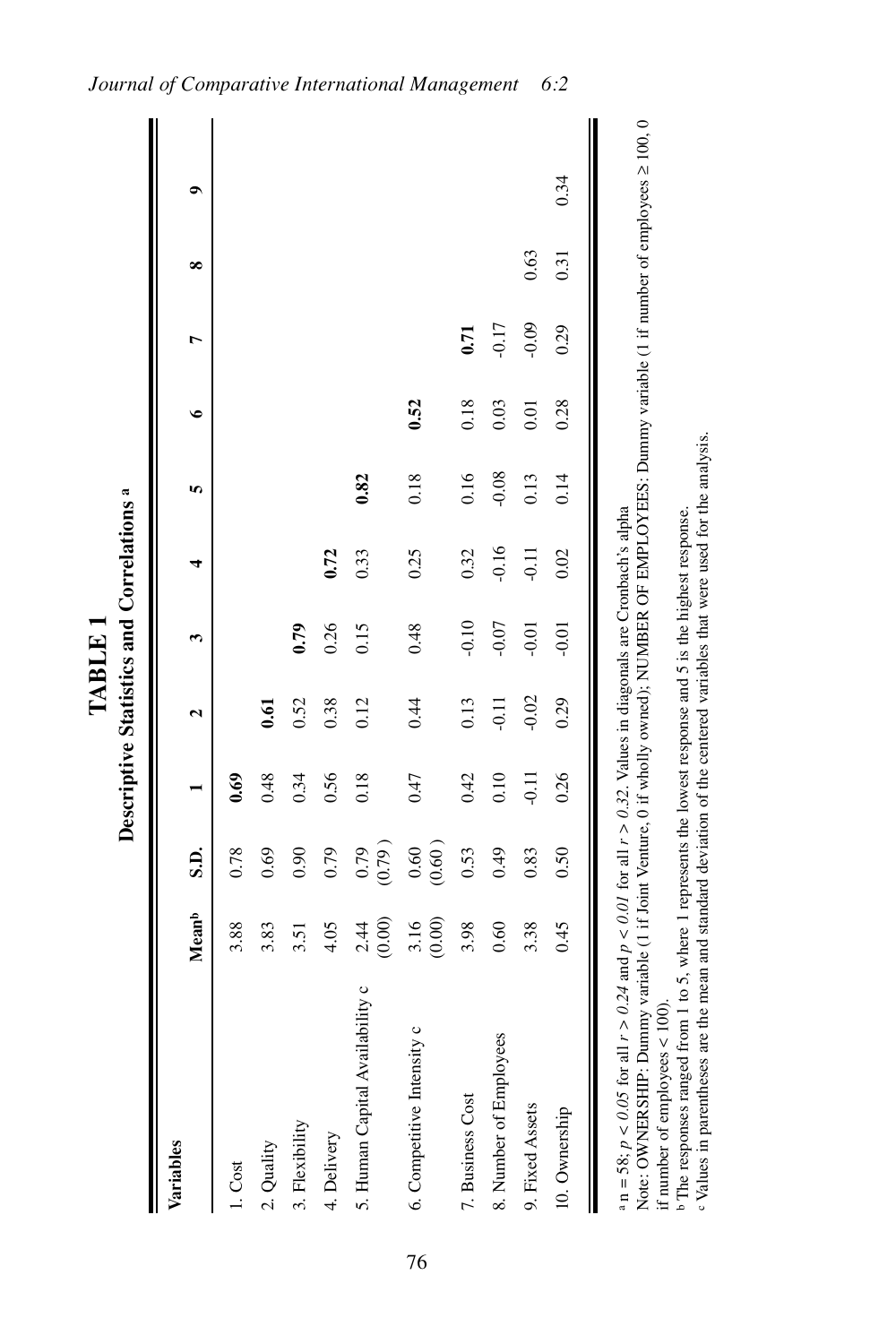#### **RESULTS**

The results of our regressions analyses are presented in Tables 2 and 3. Table 2 shows the results for plans to emphasize *low-cost* and *quality*, while Table 3 shows the results for *flexibility* and *delivery*. In each of the estimations, Model 1 represents the baseline model that tests the relationship between the control variables and manufacturing priority. This was done so as to eliminate any confounding effects that those control variables might have on the hypothesized variables. In Model 2, we include the human capital availability variable to test for Hypothesis 1. Model 3 adds the competitive intensity variable to the baseline model to test Hypothesis 2, while Model 4 adds human capital availability, competitive intensity and the interaction term to the baseline model to test Hypothesis 3.

As shown in Table 2, the control variables that significantly impact on low-cost are business cost, and firm size (both the number of employees and investments in fixed assets). The business cost  $(p < 0.01)$  and the number of employees ( $p < 0.05$ ) variables are positively related to low-cost, while investments in fixed assets ( $p < 0.05$ ) is negatively related to low-cost. Human capital availability is positive and significantly  $(p < 0.10)$  related to low-cost as predicted by Hypothesis 1 (Models 2 and 4)2. The F-test for the change in adjusted *R2* in Model 2 further indicates that the inclusion of the human capital variable improves the fit of the model by increasing the variance explained by 3% (p < 0.10). Competitive intensity is positive and significantly (*p < 0.01*) related to low-cost as predicted by Hypothesis 2. The F-test for the change in adjusted R2 further indicates that competitive intensity explains 14% of the variability  $(p < 0.01)$  in low-cost. The interaction between human capital availability and competitive intensity is negative and significantly  $(p < 0.10)$  related to lowcost. Thus, the impact of human capital availability on low-cost is retarded by competitive intensity.

Of the control variables, ownership ( $p < 0.05$ ) and the food and allied industry (*p < 0.10*) are positively and significantly related to *quality*. The results indicate that joint venture firms plan to place more emphasis on quality in their manufacturing activities than wholly owned local firms. Furthermore the food industry plans to place more emphasis on quality than other industries in our sample. Human capital availability does not have any impact on quality and thus we did not find support for Hypothesis 1 when quality is used as the priority measure. Competitive intensity is positive and significantly related to quality (*p < 0.01*), as predicted by Hypothesis 2. The *F-test* for the change in adjusted R2 indicates that competitive intensity explains 10% of the variation in quality  $(p < 0.01)$ . The interaction between human capital availability and competitive intensity is negative and significantly related to quality (*p < 0.05*). This implies that the higher the competitive intensity in the business environment, the lower the impact of human capital availability on quality. The result provides support for Hypothesis 3.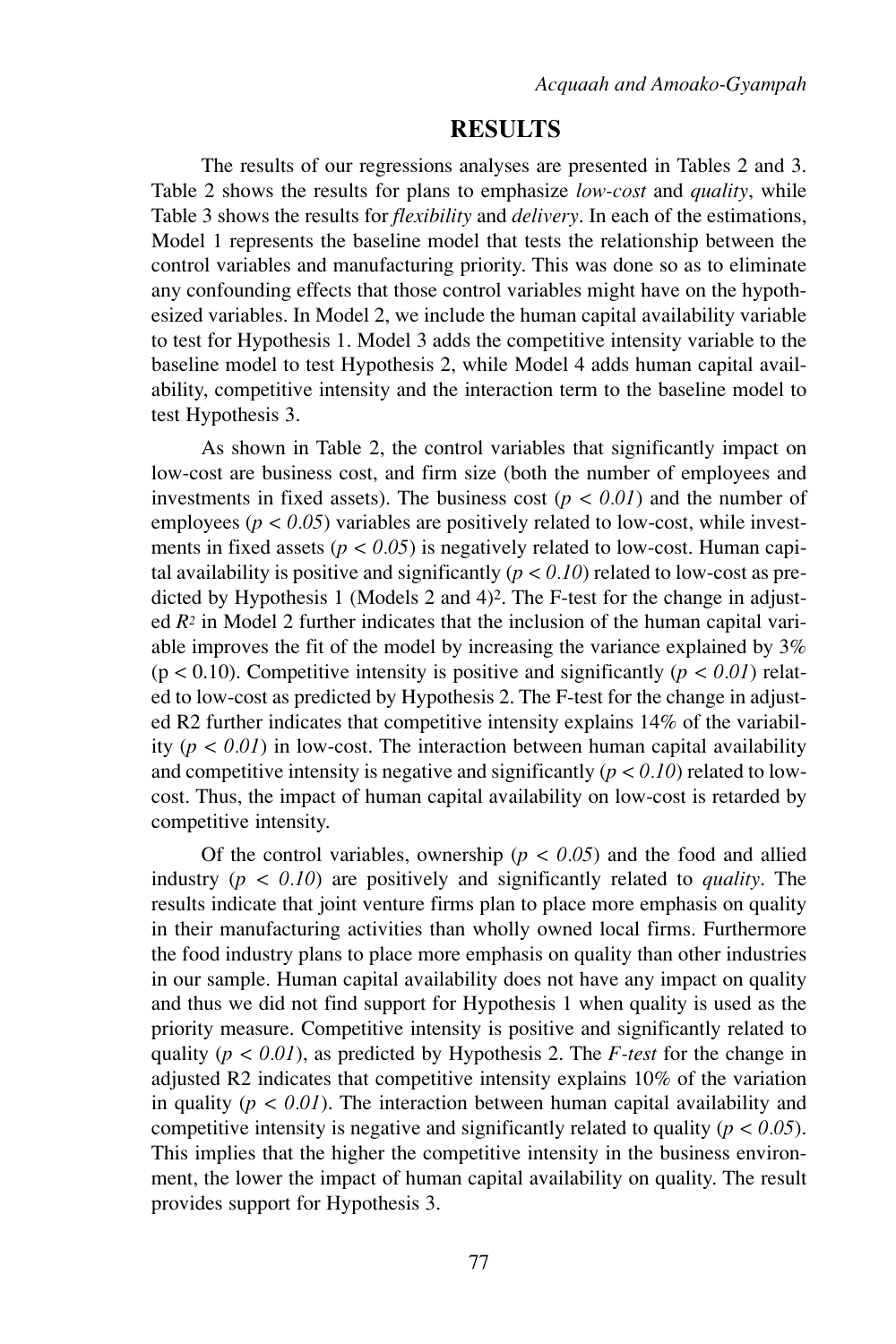| <b>CENT DE L'AGE</b> |  |
|----------------------|--|
|                      |  |
|                      |  |
|                      |  |
|                      |  |
|                      |  |
|                      |  |
|                      |  |
|                      |  |
|                      |  |
|                      |  |
|                      |  |
|                      |  |
|                      |  |
|                      |  |
|                      |  |
|                      |  |
|                      |  |
|                      |  |
|                      |  |
|                      |  |
|                      |  |

|                                                          |                                                                       | <b>COST</b>                                                                                                                                                                                                                                                          |                                                                                                                                                                                                                                                                          |         |                                                                                                            | QUALITY                                                                                                                                     |                                                                                                                                |                                                                                                                                 |
|----------------------------------------------------------|-----------------------------------------------------------------------|----------------------------------------------------------------------------------------------------------------------------------------------------------------------------------------------------------------------------------------------------------------------|--------------------------------------------------------------------------------------------------------------------------------------------------------------------------------------------------------------------------------------------------------------------------|---------|------------------------------------------------------------------------------------------------------------|---------------------------------------------------------------------------------------------------------------------------------------------|--------------------------------------------------------------------------------------------------------------------------------|---------------------------------------------------------------------------------------------------------------------------------|
| Variables                                                | Model                                                                 | Model 2                                                                                                                                                                                                                                                              | Model 3                                                                                                                                                                                                                                                                  | Model 4 | Model                                                                                                      | Model 2                                                                                                                                     | Model 3                                                                                                                        | Model 4                                                                                                                         |
| Business cost                                            |                                                                       |                                                                                                                                                                                                                                                                      |                                                                                                                                                                                                                                                                          |         |                                                                                                            |                                                                                                                                             |                                                                                                                                |                                                                                                                                 |
| Number of Employees                                      | 380**<br>0.311 **<br>0.343*<br>0.343 0.050 0.050<br>0.050 0.000 0.000 | $\begin{array}{l} .361**\\ 0.361**\\ 0.409*\\ 0.155\\ 0.027\\ 0.002\\ 0.003\\ 0.000\\ 0.000\\ 0.000\\ 0.000\\ 0.000\\ 0.0197+\\ 0.0197+\\ 0.0197+\\ 0.0197+\\ 0.0197+\\ 0.0197+\\ 0.0197+\\ 0.0197+\\ 0.0197+\\ 0.0197+\\ 0.0197+\\ 0.0197+\\ 0.0197+\\ 0.0197+\\ 0$ | $\begin{array}{l} 353* \\ 353* \\ 0.296* \\ 0.303\\ 0.033\\ 0.033\\ 0.033\\ 0.033\\ 0.033\\ 0.033\\ 0.033\\ 0.033\\ 0.033\\ 0.033\\ 0.033\\ 0.033\\ 0.033\\ 0.033\\ 0.033\\ 0.033\\ 0.033\\ 0.033\\ 0.033\\ 0.033\\ 0.033\\ 0.033\\ 0.033\\ 0.033\\ 0.033\\ 0.033\\ 0.0$ |         | $0.025$<br>$0.269$<br>$0.012$<br>$0.343$<br>$0.000$<br>$0.000$<br>$0.000$<br>$0.000$<br>$0.000$<br>$0.005$ | $\begin{array}{l} 0.031 \\ 0.254 \\ 0.388 \\ 0.3388 \\ 0.006 \\ 0.016 \\ 0.018 \\ 0.010 \\ 0.000 \\ 0.000 \\ 0.059 \\ 0.000 \\ \end{array}$ | $9.38$<br>$9.38$<br>$9.337$<br>$0.054$<br>$0.054$<br>$0.054$<br>$0.054$<br>$0.054$<br>$0.054$<br>$0.054$<br>$0.054$<br>$0.056$ |                                                                                                                                 |
| Fixed Assets                                             |                                                                       |                                                                                                                                                                                                                                                                      |                                                                                                                                                                                                                                                                          |         |                                                                                                            |                                                                                                                                             |                                                                                                                                |                                                                                                                                 |
| Ownership                                                |                                                                       |                                                                                                                                                                                                                                                                      |                                                                                                                                                                                                                                                                          |         |                                                                                                            |                                                                                                                                             |                                                                                                                                |                                                                                                                                 |
| Building & Wood Products                                 |                                                                       |                                                                                                                                                                                                                                                                      |                                                                                                                                                                                                                                                                          |         |                                                                                                            |                                                                                                                                             |                                                                                                                                | $154$<br>$0.208$<br>$0.244$<br>$0.0244$<br>$0.000$<br>$0.000$<br>$0.000$<br>$0.000$<br>$0.000$<br>$0.000$<br>$0.000$<br>$0.000$ |
| Chemicals & Allied Products                              |                                                                       |                                                                                                                                                                                                                                                                      |                                                                                                                                                                                                                                                                          |         |                                                                                                            |                                                                                                                                             |                                                                                                                                |                                                                                                                                 |
| Food                                                     |                                                                       |                                                                                                                                                                                                                                                                      |                                                                                                                                                                                                                                                                          |         |                                                                                                            |                                                                                                                                             |                                                                                                                                |                                                                                                                                 |
| Metals & Allied Products                                 |                                                                       |                                                                                                                                                                                                                                                                      |                                                                                                                                                                                                                                                                          |         |                                                                                                            |                                                                                                                                             |                                                                                                                                |                                                                                                                                 |
| Printing                                                 |                                                                       |                                                                                                                                                                                                                                                                      |                                                                                                                                                                                                                                                                          |         |                                                                                                            |                                                                                                                                             |                                                                                                                                |                                                                                                                                 |
| Textiles & Allied Products<br>Human Capital Availability |                                                                       |                                                                                                                                                                                                                                                                      |                                                                                                                                                                                                                                                                          |         |                                                                                                            |                                                                                                                                             |                                                                                                                                |                                                                                                                                 |
|                                                          |                                                                       |                                                                                                                                                                                                                                                                      |                                                                                                                                                                                                                                                                          |         |                                                                                                            |                                                                                                                                             |                                                                                                                                |                                                                                                                                 |
| Competitive Intensity                                    |                                                                       |                                                                                                                                                                                                                                                                      | $0.395***$                                                                                                                                                                                                                                                               |         |                                                                                                            |                                                                                                                                             | $0.353**$                                                                                                                      |                                                                                                                                 |
| Human Capital Availability x                             |                                                                       |                                                                                                                                                                                                                                                                      |                                                                                                                                                                                                                                                                          |         |                                                                                                            |                                                                                                                                             |                                                                                                                                |                                                                                                                                 |
| Competitive Intensity                                    |                                                                       |                                                                                                                                                                                                                                                                      | $-0.193 +$                                                                                                                                                                                                                                                               |         |                                                                                                            |                                                                                                                                             | $0.279*$                                                                                                                       |                                                                                                                                 |
| A Adjusted R <sup>2</sup><br>Adjusted R <sup>2</sup>     | 0.17                                                                  | $\begin{array}{c} 0.20 \\ 0.03 \\ 1.76 + \end{array}$                                                                                                                                                                                                                | $0.31$<br>0.14<br>9.52***                                                                                                                                                                                                                                                | 0.35    | 0.09                                                                                                       | $\begin{array}{c} 0.10 \\ 0.01 \\ 0.53 \end{array}$                                                                                         | $\frac{0.19}{0.10}$<br>1.05***                                                                                                 | 0.26                                                                                                                            |
| F-test for $\Delta$ Adjusted R <sup>2</sup>              |                                                                       |                                                                                                                                                                                                                                                                      |                                                                                                                                                                                                                                                                          |         |                                                                                                            |                                                                                                                                             |                                                                                                                                |                                                                                                                                 |

 $1 n = 58$ . Reported coefficients are standardized coefficients. In conducting the F-test for  $\_$ adjusted R2, both models 2 and 3 were compared to model 1.<br>Note: OWNERSHIP: Dummy variable (1 if Joint Venture, 0 if wholly ow if number of employees < 100); INDUSTRY PROXIES: Dummy variables (1 if the respective industry such as Building & Allied products, Chemicals & Allied if number of employees < 100): INDUSTRY PROXIES: Dummy variables (1 if the respective industry such as Building & Allied products, Chemicals & Allied Note: OWNERSHIP: Dummy variable (1 if Joint Venture, 0 if wholly owned); NUMBER OF EMPLOYEES: Dummy variable (1 if number of employees ≥ 100, 0  $n = 58$ . Reported coefficients are standardized coefficients. In conducting the F-test for  $\frac{1}{2}$  adjusted R2, both models 2 and 3 were compared to model 1. Products, Food, etc., 0 otherwise). Products, Food, etc., 0 otherwise).

\*\*\*  $p < 0.001$ + *p* < 0.10; \* *p* < 0.05; \*\* *p* < 0.01; \*\*\* *p* < 0.001  $** p < 0.01;$  $*_P<0.05;$  $+$   $p<0.10;$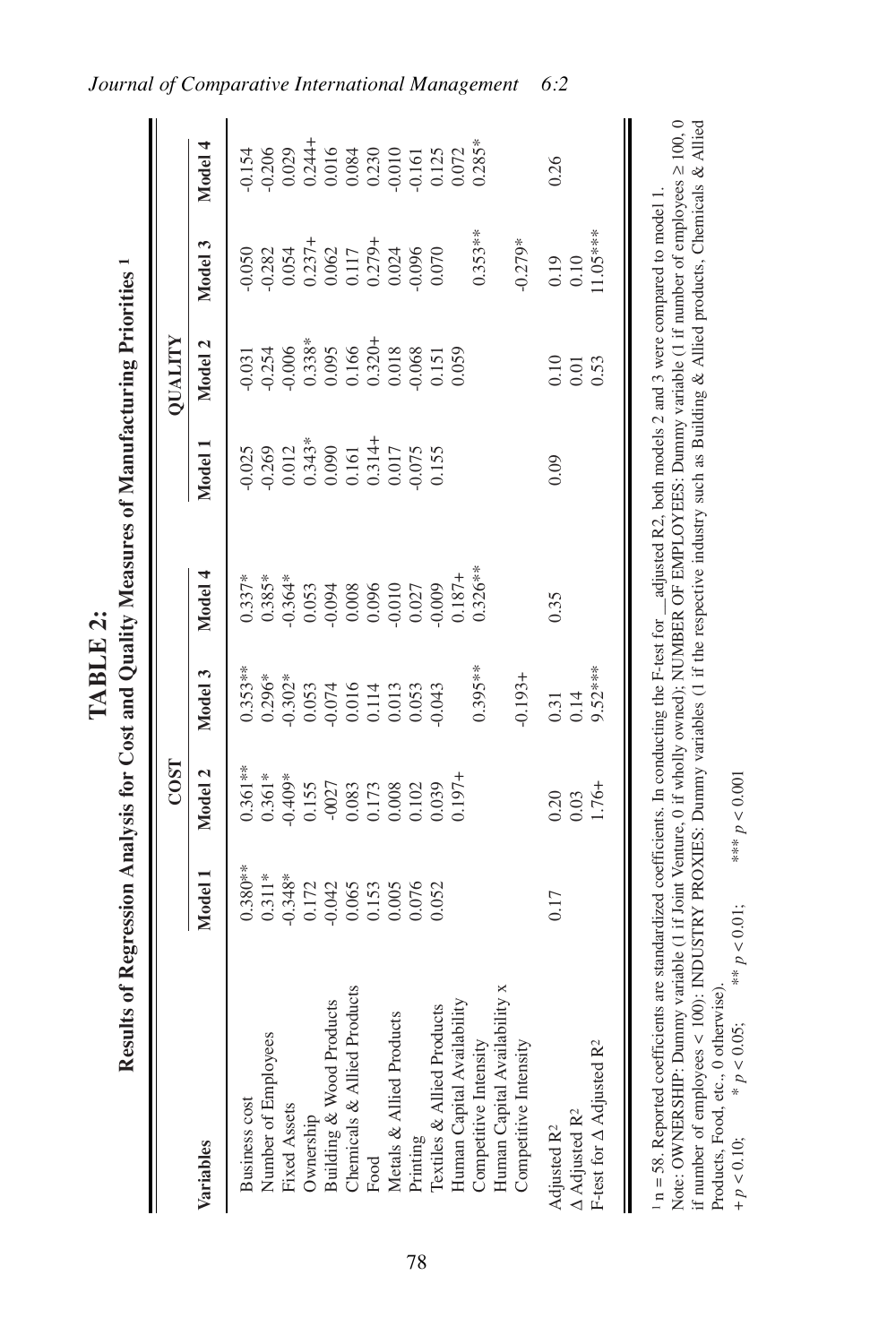| 0.134<br>0.157<br>0.176<br>0.149<br>0.209<br>0.015<br>$0.514***$<br>Model 3<br>0.198<br>0.185<br>$\begin{array}{c} 0.017 \\ 0.127 \\ 0.130 \\ 0.151 \\ 0.151 \end{array}$<br>0.119<br>0.222<br>0.078<br>0.081<br>Model 2<br>0.011<br>0.186<br>0.232<br>0.188<br>0.229<br>$0.127$<br>$0.103$<br>0.023<br>0.032<br>0.191<br>0.181<br>Model 1<br>0.269<br>$-0.044$<br>0.027<br>0.171<br>0.214<br>0.169<br>0.232<br>$-0.164$<br>0.048<br>0.044<br>Competitive Intensity<br>Human Capital Availability x<br>Products<br>Building & Allied Products<br>Human Capital Availability<br>Textiles & Allied Products<br>Metals & Allied Products<br>Number of Employees<br>Chemicals & Allied<br><b>Business</b> cost<br>Fixed Assets<br>Ownership<br>Printing<br>Variables<br>Food | Model 4<br>0.176<br>0.174 |                                                               |                                                                                                        |                                                                 |
|--------------------------------------------------------------------------------------------------------------------------------------------------------------------------------------------------------------------------------------------------------------------------------------------------------------------------------------------------------------------------------------------------------------------------------------------------------------------------------------------------------------------------------------------------------------------------------------------------------------------------------------------------------------------------------------------------------------------------------------------------------------------------|---------------------------|---------------------------------------------------------------|--------------------------------------------------------------------------------------------------------|-----------------------------------------------------------------|
|                                                                                                                                                                                                                                                                                                                                                                                                                                                                                                                                                                                                                                                                                                                                                                          |                           | Model 2<br>Model 1                                            | Model 3                                                                                                | Model 4                                                         |
|                                                                                                                                                                                                                                                                                                                                                                                                                                                                                                                                                                                                                                                                                                                                                                          |                           | $0.356**$<br>$0.389**$                                        | $0.371**$                                                                                              | $0.324*$                                                        |
|                                                                                                                                                                                                                                                                                                                                                                                                                                                                                                                                                                                                                                                                                                                                                                          |                           | $6*0.049$                                                     | 0.143                                                                                                  | 0.050                                                           |
|                                                                                                                                                                                                                                                                                                                                                                                                                                                                                                                                                                                                                                                                                                                                                                          |                           | 0.057<br>$0.133$<br>$0.047$                                   | $\begin{array}{c} 0.078 \\ -0.150 \\ 0.215 \\ 0.100 \\ 0.323* \\ 0.3211 \\ 0.211 \\ 0.041 \end{array}$ |                                                                 |
|                                                                                                                                                                                                                                                                                                                                                                                                                                                                                                                                                                                                                                                                                                                                                                          |                           | $\begin{array}{c} 0.100 \\ 0.262 \\ 0.163 \end{array}$        |                                                                                                        |                                                                 |
|                                                                                                                                                                                                                                                                                                                                                                                                                                                                                                                                                                                                                                                                                                                                                                          |                           |                                                               |                                                                                                        |                                                                 |
|                                                                                                                                                                                                                                                                                                                                                                                                                                                                                                                                                                                                                                                                                                                                                                          |                           |                                                               |                                                                                                        |                                                                 |
|                                                                                                                                                                                                                                                                                                                                                                                                                                                                                                                                                                                                                                                                                                                                                                          |                           | $0.383**$                                                     |                                                                                                        |                                                                 |
|                                                                                                                                                                                                                                                                                                                                                                                                                                                                                                                                                                                                                                                                                                                                                                          |                           | 0.211<br>$0.072$<br>$0.236$<br>$0.131$<br>$0.349*$<br>$0.206$ |                                                                                                        | $0.026$<br>$0.160$<br>$0.233$<br>$0.127$<br>$0.349*$<br>$0.308$ |
|                                                                                                                                                                                                                                                                                                                                                                                                                                                                                                                                                                                                                                                                                                                                                                          | 0.039                     | 0.017<br>0.026                                                |                                                                                                        | 0.011                                                           |
|                                                                                                                                                                                                                                                                                                                                                                                                                                                                                                                                                                                                                                                                                                                                                                          | 0.102                     | 0.061<br>0.039                                                | 0.102                                                                                                  | 0.100                                                           |
|                                                                                                                                                                                                                                                                                                                                                                                                                                                                                                                                                                                                                                                                                                                                                                          | 0.098                     | $0.335***$                                                    |                                                                                                        | $0.316*$                                                        |
|                                                                                                                                                                                                                                                                                                                                                                                                                                                                                                                                                                                                                                                                                                                                                                          | $0.518***$                |                                                               | $0.259*$                                                                                               | $0.213 +$                                                       |
|                                                                                                                                                                                                                                                                                                                                                                                                                                                                                                                                                                                                                                                                                                                                                                          |                           |                                                               |                                                                                                        |                                                                 |
| 0.093<br>Competitive Intensity                                                                                                                                                                                                                                                                                                                                                                                                                                                                                                                                                                                                                                                                                                                                           |                           | $-0.054$                                                      |                                                                                                        |                                                                 |
| 0.26<br>0.25<br>0.03<br>0.01<br>Adjusted R <sup>2</sup>                                                                                                                                                                                                                                                                                                                                                                                                                                                                                                                                                                                                                                                                                                                  |                           | 0.19<br>0.09                                                  | 0.14                                                                                                   | 0.22                                                            |
| 0.24<br>0.02<br>$\Delta$ Adjusted R <sup>2</sup>                                                                                                                                                                                                                                                                                                                                                                                                                                                                                                                                                                                                                                                                                                                         |                           | 0.10                                                          | 0.05                                                                                                   |                                                                 |
| $14.55***$<br>0.95<br>F-test for $\Delta$ Adjusted R <sup>2</sup>                                                                                                                                                                                                                                                                                                                                                                                                                                                                                                                                                                                                                                                                                                        |                           | $11.05***$                                                    | $2.78***$                                                                                              |                                                                 |
|                                                                                                                                                                                                                                                                                                                                                                                                                                                                                                                                                                                                                                                                                                                                                                          |                           |                                                               |                                                                                                        |                                                                 |

TABLE 3: **TABLE 3:**

79

# *Acquaah and Amoako-Gyampah*

Products, Food, etc., 0 otherwise).

+ *p* < 0.10; \* *p* < 0.05; \*\* *p* < 0.01; \*\*\* *p* < 0.001

Products, Food, etc., 0 otherwise).<br>+  $p < 0.10$ ; \*  $p < 0.05$ ; \* \*  $p < 0.01$ ; \* \* \*  $p > 0.001$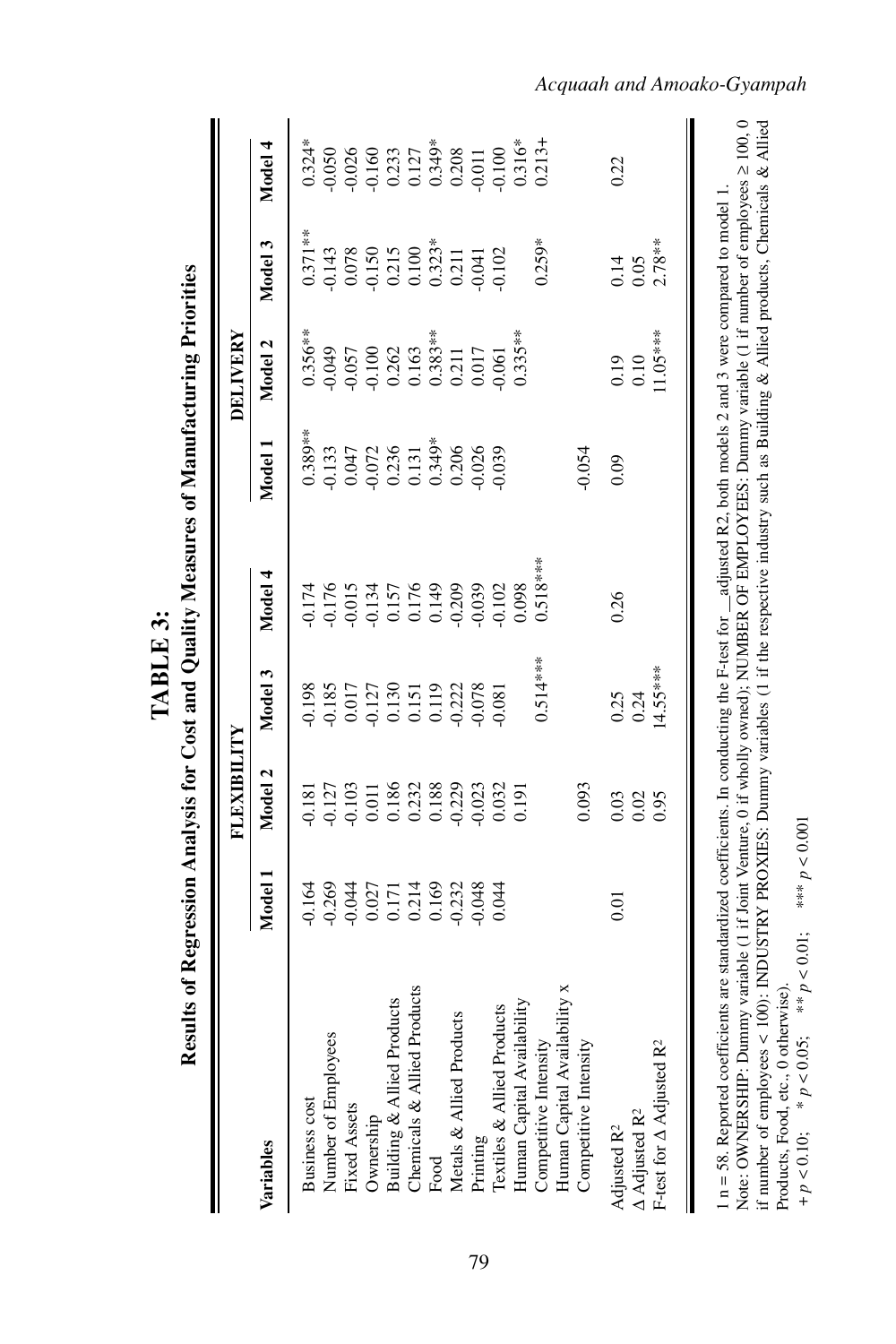None of the control variables has a significant relationship with *flexibility*. Human capital availability is not significantly related to flexibility. Hypothesis 1 is therefore not supported for flexibility. Competitive intensity is positive and significantly related to flexibility  $(p < 0.01)$  as predicted for Hypothesis 2. The *F-test* for the change in *R2* indicates that competitive intensity explains 22% of the variability in flexibility ( $p < 0.01$ ). The impact of human capital availability on flexibility is not dependent on the level of competitive intensity. Hypothesis 3 is therefore not supported for flexibility.

Among the control variables, business cost  $(p < 0.01)$  and the food industry  $(p < 0.05)$  are positively and significantly related to *delivery*. Human capital availability is positive and significantly related to delivery  $(p < 0.01)$  as predicted by Hypothesis 1. The F-test for the change in adjusted *R2* indicates that human capital availability explains 10% of the variation in delivery (*p < 0.01*). Competitive intensity is positive and significantly related ( $p < 0.05$ ) to delivery, providing support for Hypothesis 2. The *F-test* for the change in adjusted  $R<sup>2</sup>$  further shows that competitive intensity explains 5% of the variability in delivery ( $p < 0.05$ ). The impact of human capital availability on delivery is not dependent on the level of competitive intensity. Hypothesis 3 is therefore not supported for delivery.

## **DISCUSSION**

We sought to explain the relationship between human capital availability, competitive intensity and the emphasis that firms plan to place on manufacturing priorities in an environment characterized by the implementation of IMF/World Bank reforms. To our knowledge, this study is one of the few that examines the relationship between human capital availability and the emphasis firms plan to place on manufacturing priorities in an emerging economy environment. We found that human capital availability has significant effects on the emphasis firms plan to place on delivery and low-cost priorities. We were unable to find support for the argument that human capital availability affects the emphasis firms plan to place on achieving flexibility and quality.

The reforms taking place in Ghana have exposed manufacturing firms that had operated in an economy dominated by price controls, subsidies and government protection to a new environment characterized by increased competition for both the inputs and outputs of their manufacturing activities. In such a situation one would expect that concerns about human capital availability will have an impact on the emphasis that firms plan to place on achieving low-cost. The results confirm our expectations that concerns about the availability of human capital leads to a strategy where the firm seeks other means of achieving low cost objectives such as reduction of material, overhead and inventory costs.

In Ghana, if a firm is concerned about the availability of human capital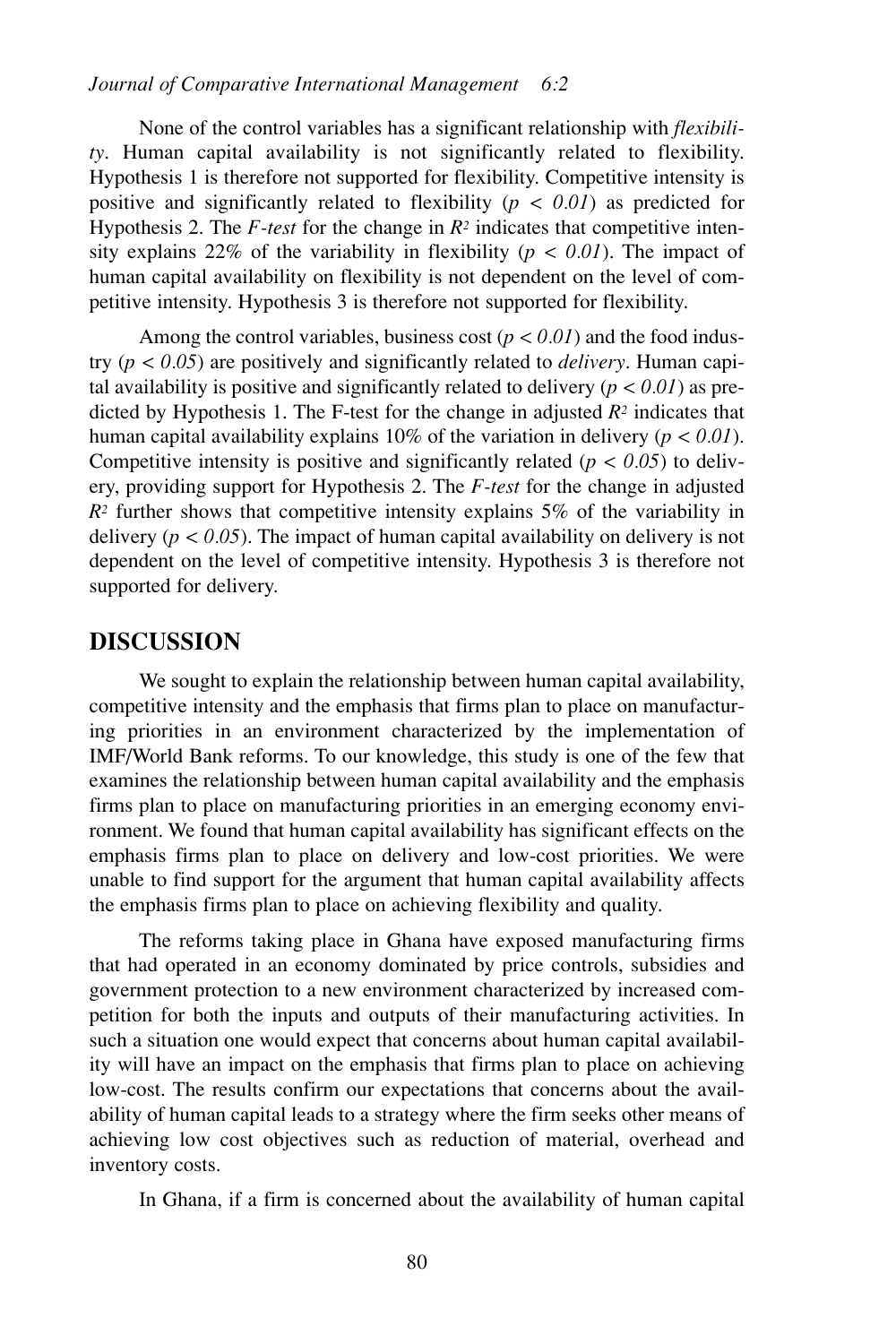then that firm is likely to emphasize a strategy that is less dependent on skilled, knowledgeable and experienced employees. Human capital is needed to operate computers, set up databases and other information technology that facilitate the achievement of reliable and dependable deliveries. The use of bar codes, radio-frequency technology, Electronic Data Interchange (EDI) and other information technology applications is almost non-existent in the Ghanaian manufacturing environment. Reliable and dependable deliveries are more easily achieved through the use of unskilled labor. Thus, it is not surprising that we found that human capital availability has a strong effect on the emphasis firms plan to place on delivery.

Measures that lead to improvements in manufacturing flexibility and quality are typically multi-faceted. These measures include investments in new technology such as machine tools and new tooling; changes in organizational processes such as the use of work cells and teams; and even organizational culture such as reward systems and the responsibility for quality. The impact of human capital availability alone might be minimal and this might explain why we did not find support for our proposition that human capital availability has a significant impact on plans to emphasize quality and flexibility.

In our second hypothesis, we proposed that an increase in competitive intensity will lead to an increase in the emphasis that firms plan to place on manufacturing priorities. We found strong support for Hypothesis 2. Competitive intensity had a significant impact on the emphasis that firms plan to place on all four manufacturing priorities: low-cost, quality, flexibility and delivery. When a manufacturing environment is dominated by price controls, exchange rate restrictions, governmental controls and subsidies, the firms in that environment tend to operate without any market-dominated discipline. This leads to inefficiencies and ineffectiveness in manufacturing operations (Foster, 1992). With structural and economic reforms in the marketplace, firms are forced to embrace and undertake changes that lead to enhanced performance (Mia & Clarke, 1999) and we have confirmed this for the Ghanaian environment.

For Hypothesis 3, we argued that the effect of human capital availability on the emphasis firms plan to place on manufacturing priorities will be moderated by the competitive intensity. We found partial support for Hypothesis 3. The increased competition and the deregulation of the labor market have made skilled, experienced and knowledgeable labor difficult to find. In addition, it is relatively easy for such labor to move from one employer to another. These make it difficult for firms to attract and retain the requisite human capital for their manufacturing activities. We found that as the competitive intensity increases, the impact that human capital availability has on low-cost and quality decreases. The moderating effect of competitive intensity on the impact of human capital availability on flexibility and delivery was not significant.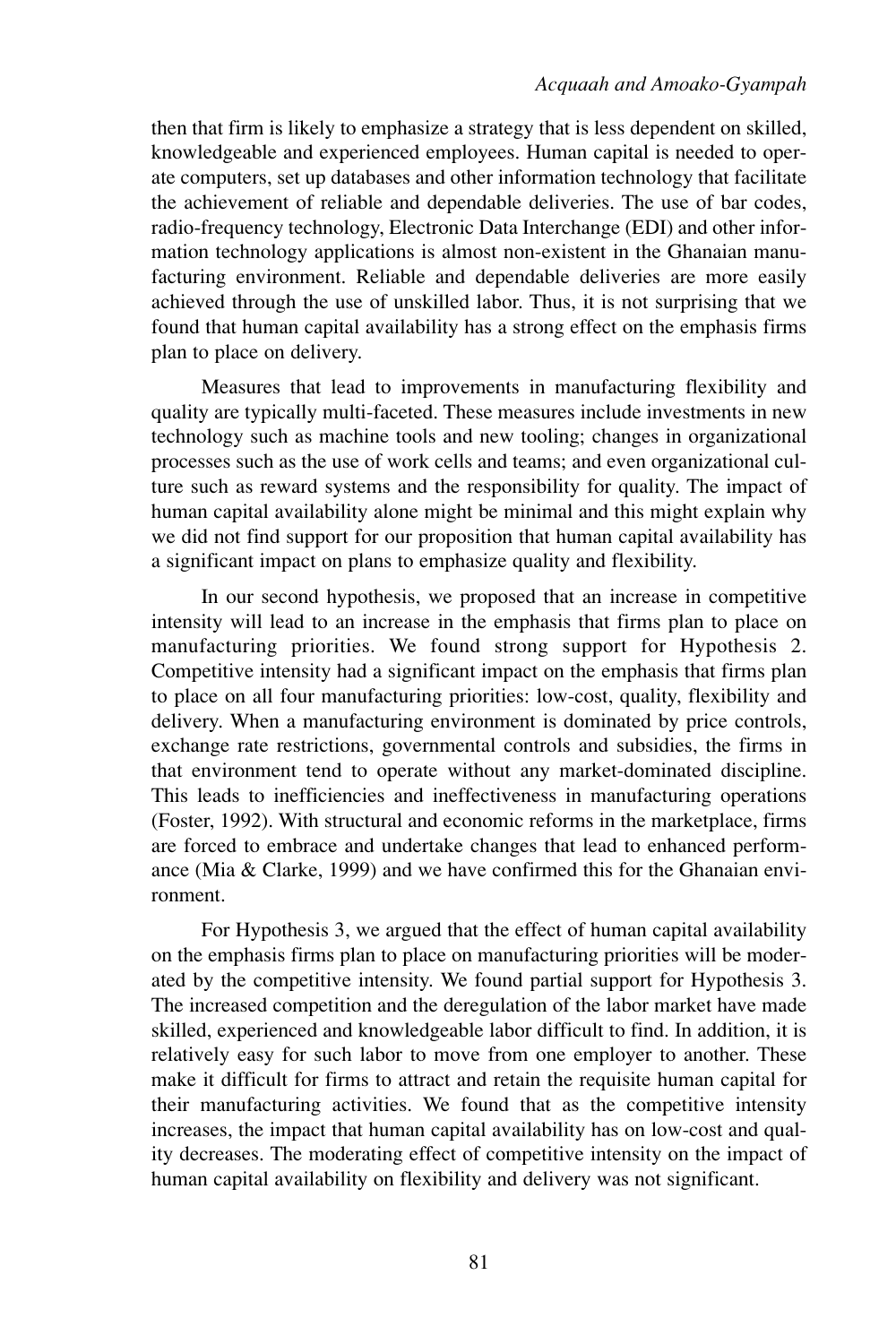We also found some significant relationships between some of our control variables and the emphasis on manufacturing priorities. Both the number of employees and investment in fixed assets have a significant relationship with the emphasis firms plan to place on low cost. The results indicate that the larger the firm (in terms of the number of employees), the higher the degree of emphasis they plan to place on low cost as a manufacturing priority. Larger firms appear to have the means and know-how to reduce manufacturing cost. At the same time, the higher the fixed assets of a firm, the less the emphasis they plan to place on low cost. It appears that firms which have made investments in fixed assets obtain a cost advantage and thus do not plan to place any more emphasis on low cost. Joint venture firms plan to place more emphasis on quality than locally owned firms. A possible explanation is the resources available to joint venture firms and also the fact that these firms are more likely to sell their products in global markets than the locally owned firms. Rising business costs have an impact on the emphasis firms plan to place on low cost and delivery. When business costs are rising, firms are more likely to implement strategies that reduce manufacturing costs and increase the reliability and dependability of their deliveries.

# **CONCLUSION**

Many studies have investigated the impact of HRM practices on manufacturing activities (e.g., Arthur, 1994; Corbett & Harrison, 1992; MacDuffie, 1995). The context of these practices has been the provision and improvement of skills and knowledge bases needed to efficiently and effectively use advanced manufacturing technology. However, in emerging economies the concerns of human resources personnel might be more fundamental, such as the ability to attract and retain the human capital needed to meet production needs. In this paper we have provided evidence on how human capital availability and competitive intensity affect the emphasis that firms plan to place on manufacturing priorities. Human capital availability has significant effects on low-cost and delivery priorities among manufacturing firms in Ghana. Competitive intensity has a significant impact on low cost, quality, flexibility and delivery. Lastly, the effect of human capital availability on the emphasis that firms plan to place on low cost and quality is affected by the level of competitive intensity in the environment. An implication of our findings is that firms should find ways of attracting and retaining their human capital. Specifically, they can implement aspects of some of the recommended HRM practices such as linking compensation to employee productivity and performance, implementing work teams, and instituting training and skill development programs.

This study has some potential limitations. Like most cross-sectional studies, this one establishes associations between the hypothesized variables, but not causality. Second, the sample size was small, although it was comparable to sample sizes that have been used in similar studies on manufacturing strategy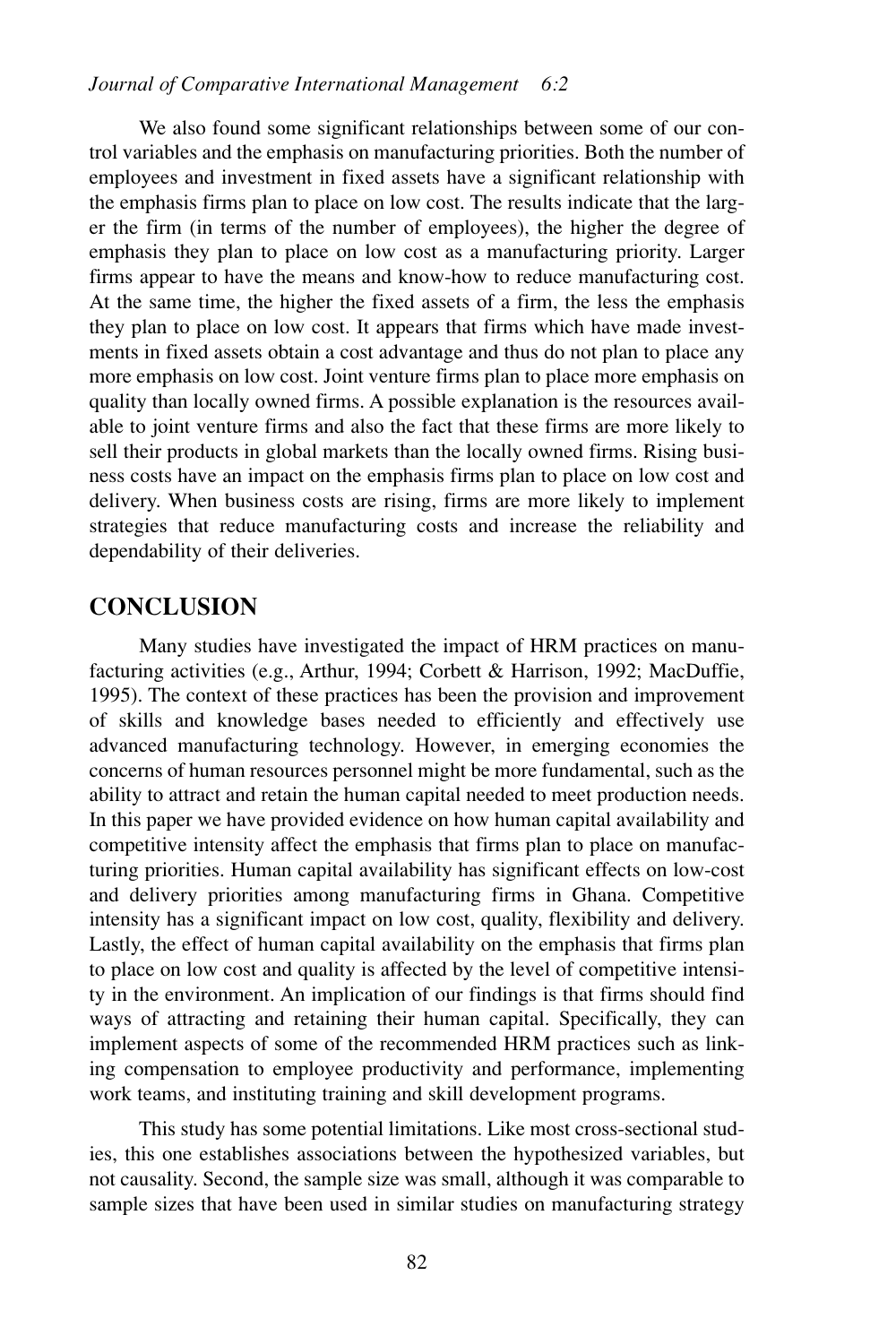and other management research (e.g., Appiah-Adu, 1998; Ward, et al., 1994; Lindman et al., 2001; Sawyerr, 1993). Despite the fact that it is very difficult to obtain data in most Sub-Saharan African countries, future research designs should make an effort to increase the sample size so as to strengthen the relationships that might exist among the study variables.

This paper contributes to the existing knowledge base on the relationship between human capital availability and manufacturing priorities by presenting results from a Sub-Saharan emerging economy. This should help strengthen existing theories of human capital and its impact on the manufacturing function. Although the study was confined to Ghana, the business environmental conditions such as increasing competition, deregulation, and privatization of governmental enterprises are prevalent in many countries in Sub-Saharan Africa, Latin America, the Caribbean, and countries in Asia that are implementing structural and economic reforms. Thus, one would expect that the results obtained in Ghana could also be replicated elsewhere and thus lend support to the generalizability of the findings and their contribution to the knowledge base on human capital and manufacturing.

#### **ENDNOTES**

- 1 Henceforth, reference to the manufacturing priorities of low cost, quality, flexibility and delivery imply plans to emphasize those priorities.
- 2 Although p values of .05 or less are generally considered the appropriate level of significance, reporting p values of .10 is not uncommon in management research.

### **REFERENCES**

- Aiken, L. S. & West, S. G. (1991). *Multiple Regression: Testing and Interpreting Interactions*, Newbury Park, CA: Sage.
- Amoako-Gyampah, K. & Boye, S. S. (2001). Operations Strategy in an Emerging Economy: The Case of the Ghanaian Manufacturing Industry. *Journal of Operations Management,* 19, 59-79.
- Appiah-Adu, K. (1998). Market Orientation and Performance: Empirical Tests in a Transition Economy. *Journal of Strategic Marketing,* 6, 25-45.
- Applebaum, E., Bailey, T., Berg, P. & Kalleberg, A. (2000). *Manufacturing Advantage*. Ithaca, N.Y.: ILR Press.
- Arthur, J. (1992). The Link between Business Strategy and Industrial Relations Systems in American Steel Mini-mills. *Industrial and Labor Relations Review*, 45, 488-506.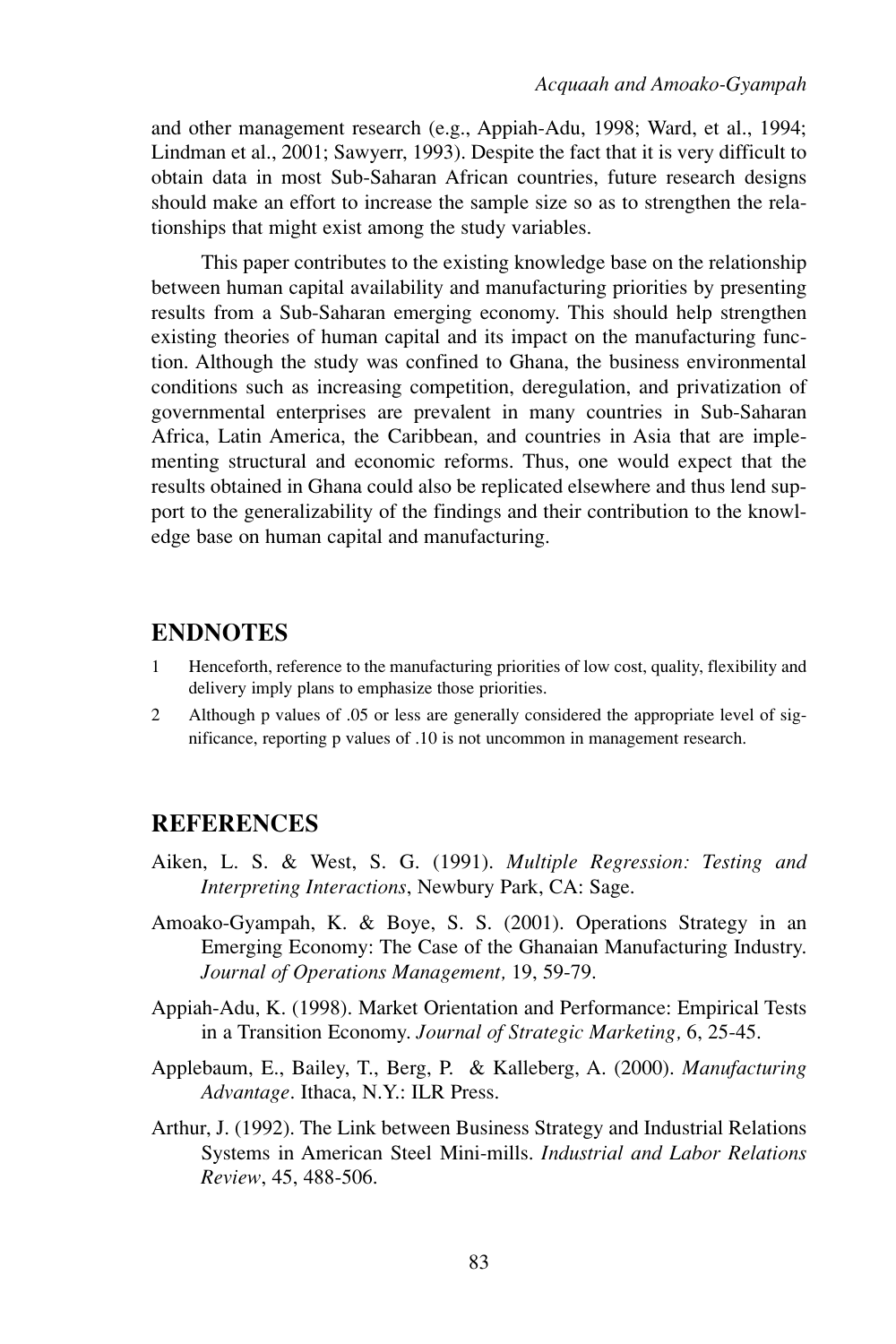- Arthur, J. (1994). Effects of Human Resource Systems on Manufacturing Performance and Turnover. *Academy of Management Journal,* 37, 670- 687.
- Badri, M. A., Davis, D. & Davis, D. (2000). Operations Strategy, Environmental Uncertainty and Performance: A Path Analytic Model of Industries in Developing Countries. *Omega*, 28, 155-178.
- Bae, J. & Lawler, J. J. (2000). Organizational and HRM Strategies in Korea: Impact on Firm Performance in an Emerging Economy. *Academy of Management Journal*, 43, 502-517.
- Batt, R. (2002). Managing Customer Services: Human Resource Practices, Quit Rates, and Sales Growth. *Academy of Management Journal*, 45, 587-597.
- Becker, B. & Gerhart, B. (1996). The Impact of Human Resource Management on Organizational Performance: Progress and Prospect. *Academy of Management Journal*, 39, 779-801.
- Becker, G. (1993) *Human Capital: A Theoretical and Empirical Analysis with Special Reference to Education*. Chicago, IL: University of Chicago Press.
- Becker, G. & Murphy, K.M. (1992). The Division of Labor, Coordination Costs, and Knowledge. *Quarterly Journal of Economics*, 107, 1137- 1160.
- Buchholtz, A. K., Ribbens, B.A, Houle, I. T. (2003). The Role of Human Capital in Postacquisition CEO Departure. *Academy of Management Journal*, 46, 506-514.
- Corbett, L. M. & Harrison, N. J. (1992). Manufacturing Performance and Employee Involvement: A Study of Factors Influencing Improvement. *International Studies of Management and Organization*, 22, 21-32.
- Debrah, Y. (2002). Doing Business in Ghana. *Thunderbird International Business Review*, 44, 495-514.
- Delaney, J. T. & Huselid, M. A. (1996). The Impact of Human Resource Management Practices on Perceptions of Organizational Performance. *Academy of Management Journal*, 39, 949-969.
- Fey, C. F., Bjorkman, I. & Pavlovskaya, A. (2000). The Effect of Human Resource Management Practices on Firm Performance in Russia. *International Journal of Human Resource Management*, 11, 1-18.
- Fields, D., Chan, A. & Akhtar, S. (2000). Organizational Context and Human Resource Management Strategy: A Structural Equation Analysis of Hong Kong Firms. *International Journal of Human Resource Management,* 11, 264-277.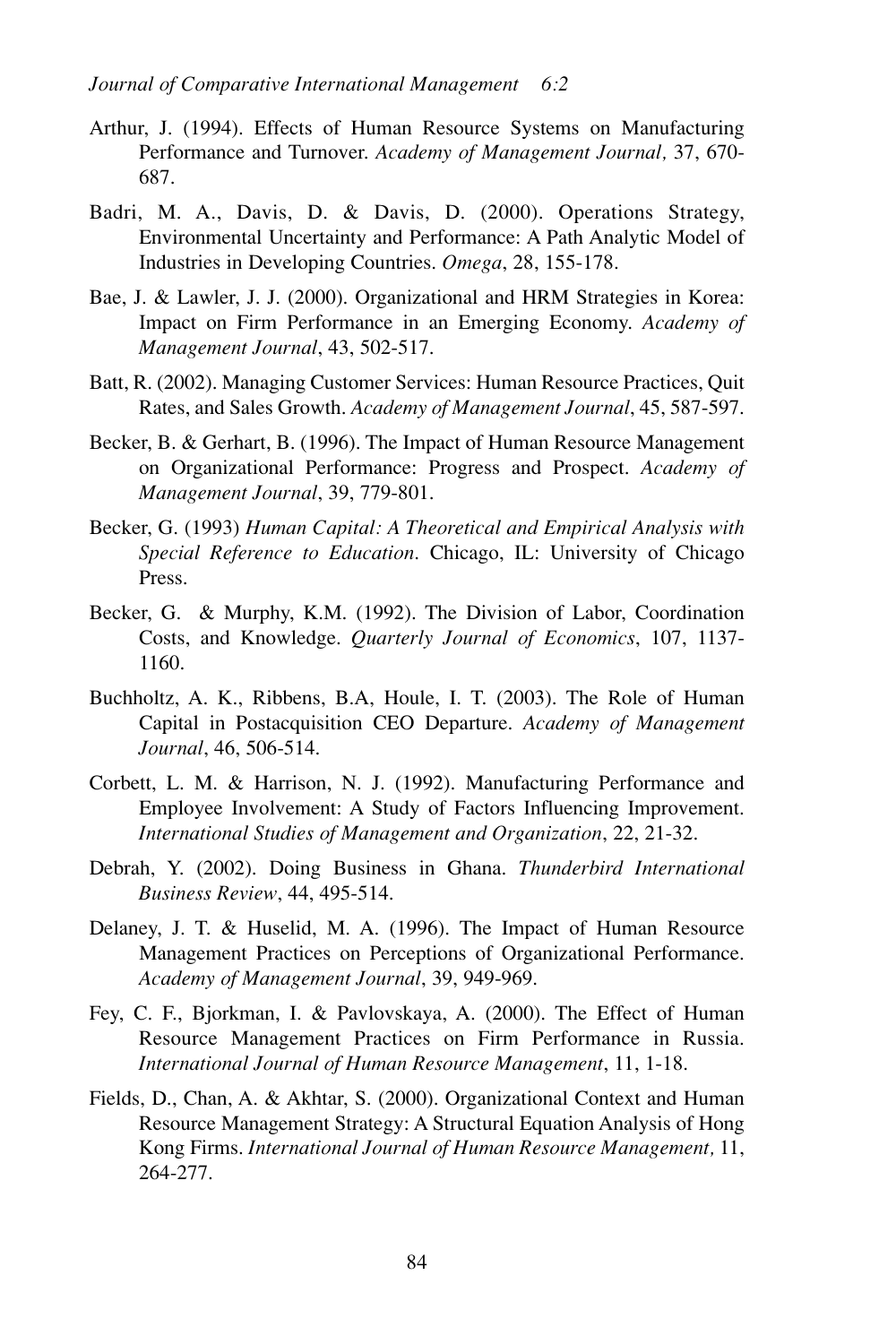- Foster, C. D. (1992). *Privatization, Public Ownership and the Regulation of Natural Monopoly.* Oxford, UK: Blackwell Publishers.
- Frees, E. W. (1996). *Data Analysis using Regression Models: The Business Perspective.* Upper Saddle River, NJ: Prentice Hall.
- Grosse, R. & Yanes, J. (1998). Carrying out a Successful Privatization: The YPF Case. *Academy of Management Executive,* 12, 64-73.
- Hayes, R. H., Wheelwright, S. C. & Clark, K. (1988). *Dynamic Manufacturing: Creating the Learning Organization*. New York: Free Press.
- Hayes, R. H. & Wheelwright, S. C. (1984). *Restoring our Competitive Edge: Competing through Manufacturing*, New York, NY: John Wiley & Sons, Ltd.
- Huang, T. C. (1998). The Strategic Level of Human Resource Management and Organizational Performance: An Empirical Investigation. *Asia Pacific Journal of Management*, 36, 59-72.
- Hitt, M. A., Bierman, L., Shimizu, K. & Kochhar, R. (2001). Direct and Moderating Effects of Human Capital on Strategy and Performance in Professional Service Firms: A Resource-Based Perspective. *Academy of Management Journal,* 44, 13-26.
- Huselid. M. A., Jackson, S. & Schuler, R. S. (1997). Technical and Strategic Human Resource Management Effectiveness as Determinants of Firm Performance. *Academy of Management Journal*, 40, 171-188.
- Ichniowski, C., Kochan, T., Levine, D., Olson, C. & Strauss, G. (1996). What Works at Work: Overview and Assessment, *Industrial Relations*, 35, 299- 334.
- International Finance Corporation (IFC). (1999). The Emerging Markets, Database Available from **http://www.ifc.org/EMDB/SLIDES/img009.gif.**
- Institute of Statistical Social and Economic Research (ISSER). (2002). *The State of the Ghanaian Economy in 2001*, Legon: University of Ghana Press.
- Kathuria, R. (2000). Competitive Priorities and Managerial Performance: A Taxonomy of Small Manufacturers, *Journal of Operations Management*, 18, 2000, pp. 627-641.
- Khatri, N. (2000). Managing Human Resource for Competitive Advantage: A Study of Companies in Singapore. *International Journal of Human Resource Management*, 11, 336-365.
- Koch, M. J. & McGrath, R. G. (1996). Improving Labor Productivity: Human Resource Management Policies do Matter. *Strategic Management Journal*, 17, 335-354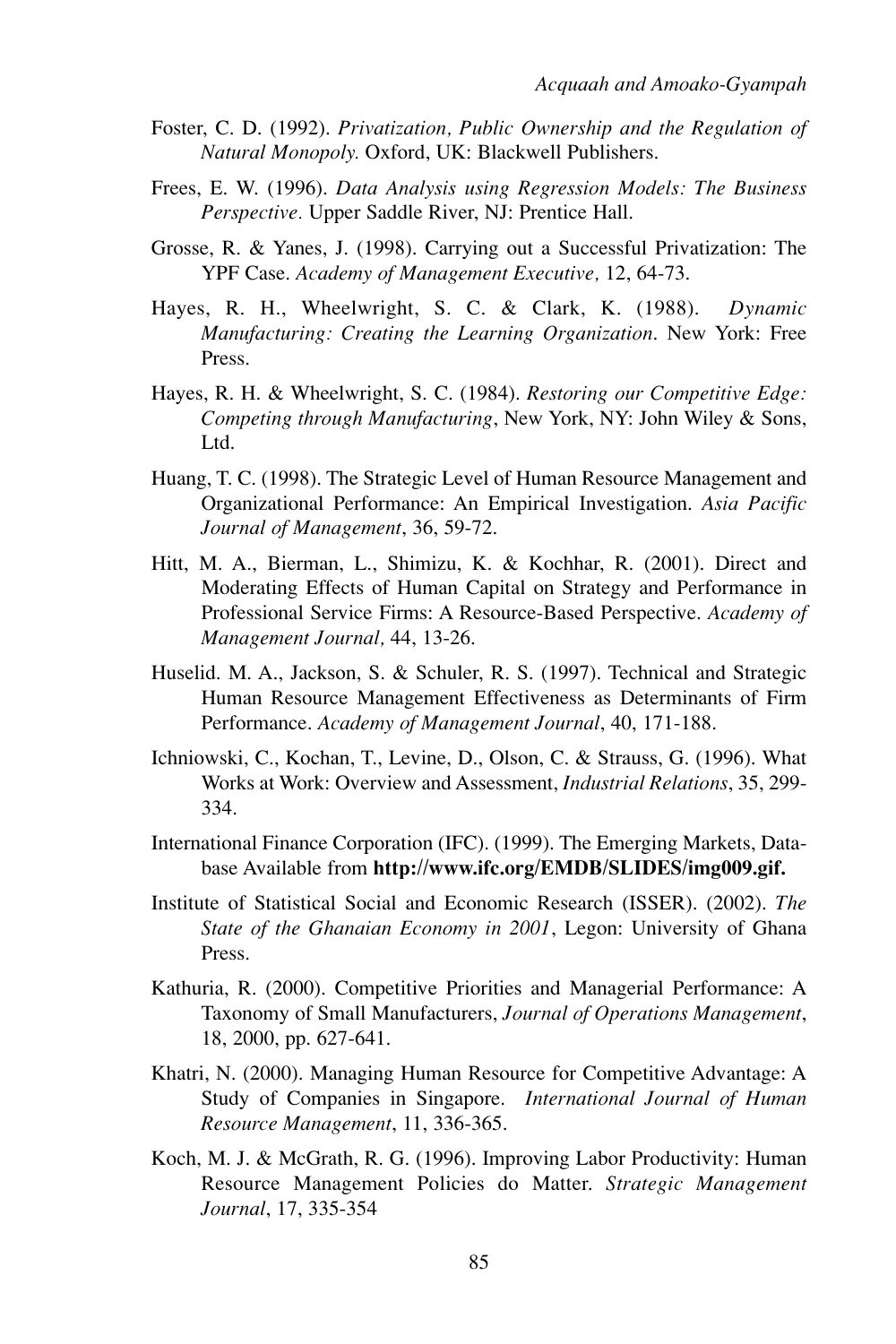- Lee, M. B. & Chee, Y. H. (1996). Business Strategy, Participative Human Resource Management and Organizational Performance: The Case of South Korea. *Asia Pacific Journal of Human Resources*, 34, 77-94.
- Lee, J. & Miller, D. (1999). People Matter: Commitment to Employees, Firm Strategy and Performance in Korean Firms. *Strategic Management Journal*, 20, 579-393.
- Leechor, C. (1994). Ghana: Forerunner in Adjustment. In Hussain, I. & Faruque, R. (eds.), *Adjustment in Africa* (153-192). Washington, DC: The World Bank.
- Lepak, D. & Snell, S. (1999). The Human Resource Architecture: Towards a Theory of Human Capital Allocation and Development. *Academy of Management Review*, 24, 31-48.
- Lindman, F. T., Callarman, T. E., Fowler, K. L. & McClatchey, C. A. (2001). Strategic Consensus and Manufacturing Performance. *Journal of Managerial Issues,* 13, 45-64.
- MacDuffie, J. P. (1995). Human Resource Bundles and Manufacturing Performance: Organizational Logic and Flexible Production Systems in the World Auto Industry. *Industrial and Relations Review*, 48, 197-221.
- Mia, L. & Clarke, B. (1999). Market Competition, Management Accounting Systems, and Business Unit Performance. *Management Accounting Research,* 10, 137-158.
- Michie, J. & Sheehan-Quinn, M. (2001). Labour Market Flexibility, Human Resource Management and Corporate Performance. *British Journal of Management*, 12, 287-306.
- Miller, D., & Shamsie, J. (1996). The Resource-Based-View of the Firm in Two Environments: The Hollywood Film Studios from 1936 to 1965. *Academy of Management Journal*, 39, 519-543.
- Neter, J., Kutner, M. A., Nachtsheim, C. J. & Wasserman, W. (1996). *Applied Linear Statistical Models.* Chicago, IL: Irwin.
- Nunnaly, J. C. & Bernstein, I.H. (1994). *Pschometric Theory.* New York: McGraw-Hill.
- Pennings, J. M., Lee, K. & Van Witteloostuijn, A. (1998). Human Capital, Social Capital, and Firm Dissolution. *Academy of Management Journal*, 41, 425-440.
- Pfeffer, J. (1994). *Competitive Advantage through People*, Boston, MA: Harvard Business School Press.
- Republic of Ghana. (1989). *Ghana National Industrial Census 1987*, Accra: Ghana Statistical Service.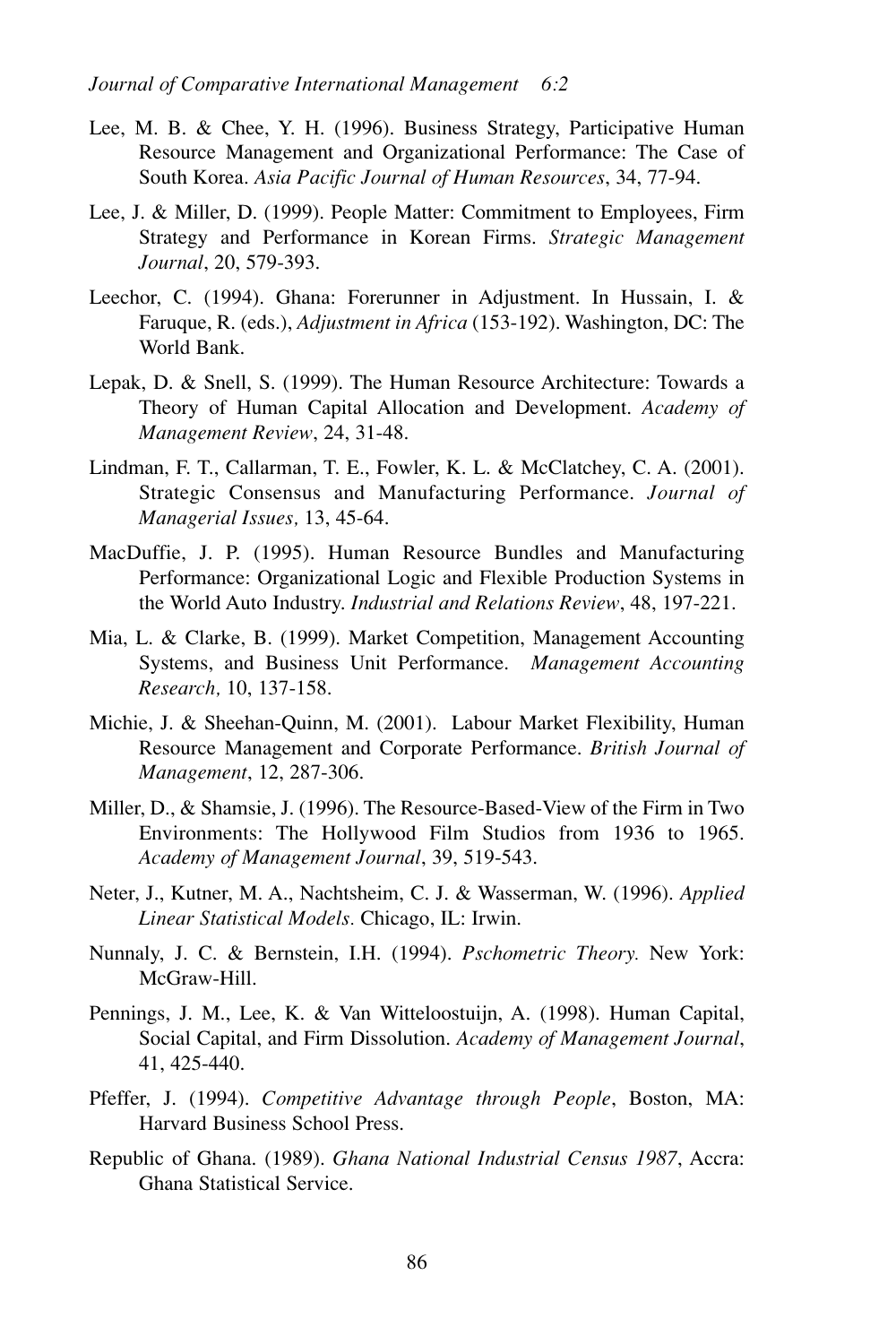- Sawyerr, O. O. (1993). Environmental Uncertainty and Environmental Scanning Activities of Nigerian Manufacturing Executives: A Comparative Analysis. *Strategic Management Journal*, 14, 287-299.
- Schroeder, R. G., Bates, K. A. & Junttila, M. A. (2002). A Resource-Based View of Manufacturing Strategy and the Relationship to Manufacturing Performance. *Strategic Management Journal*, 23,105-117.
- Snell, S. & Dean, J. (1992). Integrated Manufacturing and Human Resource Management: A Human Capital Perspective. *Academy of Management Journal,* 35, 467-504.
- Steel, W. & Webster, L. (1992). How Small Enterprises in Ghana have responded to Adjustment. *The World Bank Economic Review*, 6, 423-438.
- Swamidass, P. M. & Newell, W. T. (1987). Manufacturing Strategy, Environmental Uncertainty and Performance: A Path Analytic Model. *Management Science*, 33, 509-524.
- Toulan, O. N. (2002). The Impact of Market Liberalization on Vertical Scope: The Case of Argentina. *Strategic Management Journal*, 23, 551-560.
- Ward, P. T., Duray, R., Leong, G. K. & Sum C. (1995). Business Environment, Operations Strategy and Performance: An Empirical Study of Singapore Manufacturers. *Journal of Operations Management*, 13, 99-115.
- Ward, P. T., Leong, G. K. & Boyer, K. K. (1994). Manufacturing Proactiveness and Performance. *Decision Sciences*, 25, 337-358.
- Youndt, M., Snell, S., Dean, J. & Lepak, D. (1996). Human Resource Management, Manufacturing Strategy, and Firm Performance. *Academy of Management Journal*, 39, 836-866.

# **APPENDIX: LIST OF ITEMS FOR THE VARIOUS MEASURES**

- **Business Costs (** $\alpha$ **=0.71)**
- Rising labor cost

Rising material cost Rising transport cost Rising telecommunication cost Rising utilities cost Rising rental cost Rising health care cost Weak cedi value